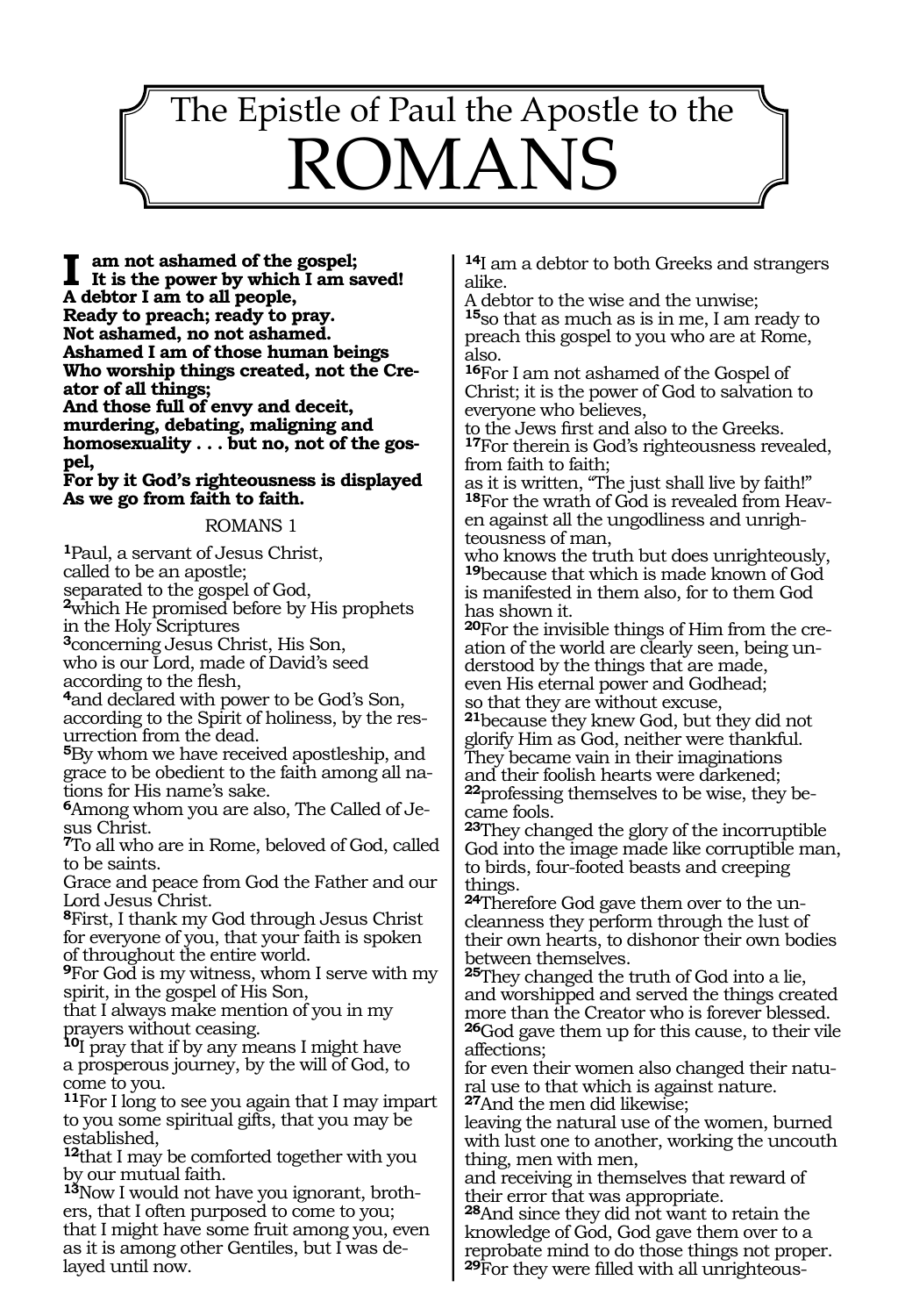ness, fornication, debate, deceit and wickedness, envy, murder, malignity and covetousness.

They became malicious, whisperers,

**<sup>30</sup>**backbiters, haters of God, despiteful, proud, boasters,

inventors of evil things, disobedient to parents, **<sup>31</sup>**without understanding, covenant breakers, without natural affections, implacable and unmerciful.

**<sup>32</sup>**Although they clearly know the judgment of God, that those who commit these are worthy of death,

they not only do these, but they have pleasure in those doing them!

#### **CWDS Bible Quotes**

- *1. The power that saved you, should not shame you; it is a shame on you to be ashamed of the ability in you to deliver others from shame and lead them to salvation.*
- *2. The gospel has its own drive but not its own driver, it has its own machinery that must be operated; it requires players (you).*
- *3. The righteousness of God is a progressive revelation that manifests in greater dimensions at every level of your faith.*
- *4. Faith is not just something to get you by, or something you get by and move on; it is something you live by, for the righteous just cannot live without faith.*
- *5. For the just, faith is everything and everything is just faith, for there is just no righteousness outside of faith.*
- *6. Suppression of the truth is positioning for wrath; it exposes you to the wrath of God.*
- *7. What is invented, created and made by modern science illuminates God instead of eliminates Him; it magnifies Him instead of minuscules Him; it reveals Him instead of conceals Him.*
- *8. Darkness is very extreme when it envelops the knowledge of God in you and makes you unfruitful.*
- *9. When you fail to glorify God and to be thankful, you will without fail begin to glorify yourself and your own lust, and to give glory to demonic substitutes.*
- *10. It is easy for many to live in creation, pursue creation and worship creation while ignoring the Creator of all creation.*
- *11. Unnatural sexual relationship attracts a natural penalty and a heavenly response.*
- *12. Retain God in your knowledge by daily thanksgiving and meditation or He will give you over to the knowledge that retains you and that you choose to retain.*
- *13. Displaced thoughts lead to a debased mind filled with envy, lust, backbiting and unforgiveness.*
- *14. Even if it feels right to prove God wrong by your illicit activities and by approving the wicked, it is certainly not wise.*

#### **PRAYER POINTS**

- I will not be ashamed of the gospel of Christ; I refuse to be intimidated, I will share my faith. Amen.
- I am onboard Jesus; give me Your passion for Your Father's work. Amen.
- Holy Spirit, give me the power to grow in faith so I may experience greater levels of the righteous-

ness of God. Amen.

- Holy Spirit, give me intimacy with You and baptize me with the gift of faith. Amen.
- I will feed on faith, breathe in faith and live by faith so I may please You Father. Amen.

#### **I**T is a matter of the heart,<br> **Go** on; take that foreskin<br>
Why should not be refered **Go on; take that foreskin off! Why should you be refused and left, O man, without excuse? You teach things that you do not do And judge with such bad attitudes. It is a matter of the heart; Go on, teach yourselves, you are smart.**

#### ROMANS 2

**<sup>1</sup>**Therefore, O man, you are without excuse, he who judges, whoever you are; for whatever matter you judge another in you condemn yourself therein,

for you who judge do the very same thing.<br><sup>2</sup>But we are sure that God's judgment is according to the truth against those who commit such things.

**<sup>3</sup>**You who judge those who do such things and yet you do the very same, do you think you shall escape the judgment of God?

**<sup>4</sup>**Do you despise the riches of His goodness and His forbearance and longsuffering, not knowing that the goodness of God leads you to repentance?

**<sup>5</sup>**But after your hardness and impertinent heart, you treasure up wrath to yourself against the day of wrath, and when the right- eous judgment of God is revealed,

**<sup>6</sup>**who will render to every man according to his deeds:

**<sup>7</sup>**eternal life to him who seeks for glory, honor and immortality, by continuing patiently in well-doing;

**<sup>8</sup>**but to those who are contentious, and do not obey the truth, but unrighteous- ness, indignation, wrath,

**<sup>9</sup>**tribulation and anguish, on every man's soul that does evil,

to the Jew first and also to the Gentile, **<sup>10</sup>**but glory, honor and peace to all who does good, Jews first and also to the Gentiles. **<sup>11</sup>**For there is no partiality with God. **<sup>12</sup>**Now all those who have sinned without the

law, shall perish without the law.

And as many as have sinned in the law, shall be judged by the law.

**<sup>13</sup>**For it is not the hearers of the law that are just before God, but the doers of the law.

**<sup>14</sup>**And when the Gentiles, who do not have the law, do naturally the things contained in the law,

though they do not have the law, they are a law to themselves,

**<sup>15</sup>**for they show the work of the law written in their hearts, their conscience also bearing witness,

and their thoughts accusing or excusing one or the other,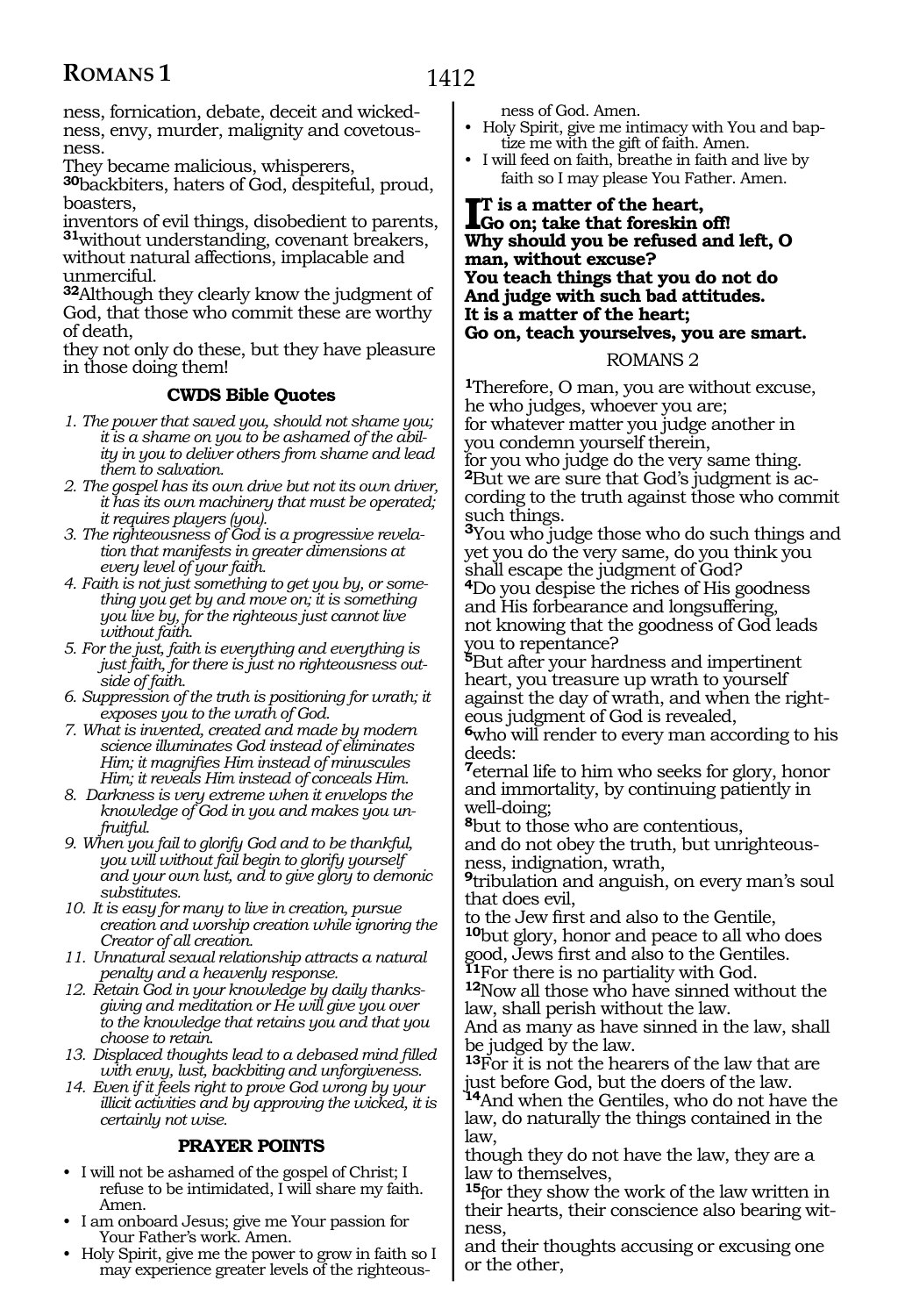**<sup>16</sup>**in the day that God shall judge the secrets of men, according to my gospel by Jesus Christ. **<sup>17</sup>**Behold you are called a Jew and you abide

in the law, and so you make your boast of God **<sup>18</sup>**and you surely know His will,

and You approve the things that are more excellent being instructed out of the law,

**<sup>19</sup>**and you are very confident that you are yourself a guide of the blind,

a light of those who are in darkness, **<sup>20</sup>**an instructor of the foolish, a teacher of babes.

You have the form of knowledge and of the truth in the law.

**<sup>21</sup>**You who teach another therefore, do you not also teach yourself?

You who preach that a man should not steal, do you then steal?

**<sup>22</sup>**You who say a man should not commit adultery; do you commit adultery? You who abhor idols, do you commit sacri-

lege? **<sup>23</sup>**You who make your boast of the law, do you dishonor God by breaking the law?

**<sup>24</sup>**For as it is written, "The name of God is blasphemed also among the Gentiles because of the things you do!"

**<sup>25</sup>**For it is written that circumcision profits, but only if one should keep the law. But if you are a breaker of the law, your circumcision is made un-circumcision.

**<sup>26</sup>**Therefore if the uncircumcised do keep all the righteousness of the law, shall not his un-circumcision then be counted for circumcision?

**<sup>27</sup>**And shall not uncircumcision, which is by nature, if it fulfills the law, judge you also? You who by circumcision and the letter do transgress the law are no better.

**<sup>28</sup>**For he is not a Jew who is one outwardly, neither is it the circumcision, which is outwardly in the flesh,

**<sup>29</sup>**but he is a Jew who is one inwardly, and circumcision is that of the heart;

*go on; take the foreskin off!*

It is in the spirit and not in the letter, whose praise is not of men, but of God, so much better!

#### **CWDS Bible Quotes**

- *1. Judging others is unwise; the only person it condemns is you; there is no excuse for judging if you are remotely vulnerable to the weakness of those you judge.*
- *2. Resolute judgment assumes absolute knowledge and therefore nothing can absolve you before God the only one qualified judge.*
- *3. Paint out the faults of others with love, rather than point it out as a judge; if you do not let it escape your judgment, how do you expect to escape God's judgment?*
- *4. It is wrong to say, 'Good God!' at the mistake of others, instead acknowledge the good and merciful God who is gently correcting you and*

*leading you to repentance from your own ungodliness.*

- *5. Roll to your evil pleasure but know that your soul is accumulating a treasure of wrath; time answers every evil; reward answers every work.*
- *6. Patient persistent pursuit of good leads to glory and eternal life.*
- *7. The hardness of your heart justifies the harshness of your penalty for resisting God.*
- *8. Your works show the worth of the word and its working in your life.*
- *9. The word you hear and believe activates your conscience which will accuse or excuse you in judgment.*
- *10. The law legitimizes your court of judgment and releases you to its predetermined course of punishment.*
- *11. It is not how much you know but how much you are changed; it is not how much you instruct but how you are instructed; it is not how charged you are but how changed you are.*
- *12. When you preach what you do not practice you profane your lesson in the court of God and man.*
- *13. When you break the word of God that you boast in, you build a world of blasphemy.*
- *14. Your action has a greater voice than your words and your works a greater voice than your worship.*
- *15. You show what you submit to by what you commit yourself to, not what you communicate.*
- *16. Play for the eyes of God if you pray for His ears to hear; your prayer gains power by your lifestyle.*
- *17. Your outward display is only valid if it portrays your inner disciple.*

#### **PRAYER POINTS**

- Righteous God, teach me to love and never to judge; I will be a minister of restoration instead of a minister of condemnation. Amen.
- Merciful Father, forgive believers for judging and condemning; let us judge ourselves in accordance with Your word. Amen.
- Thank You Holy Father that Your love in us compels us to believe, to hope, to rejoice in truth and never in evil, to desire the best even in the face of failures; we are like You. Amen.
- Most high God, my life is before You; purify my thoughts in Your Word. Amen.
- Heavenly Father, I live to please You and not myself. Amen.

#### **All have sinned and come short of God's glory,**

**To the Jews and also to the Greeks; There is righteousness in Christ Jesus only.**

**Open up your hearts and believe! What God says is always right; Let Him be true and every man a liar. By grace you can be freely justified, For there is righteousness in no other but Him.**

#### ROMANS 3

**<sup>1</sup>**What advantage therefore has the Jew? What profit is there in circumcision? **<sup>2</sup>**It is good in almost every way, but chiefly, because to them were committed the oracles of God.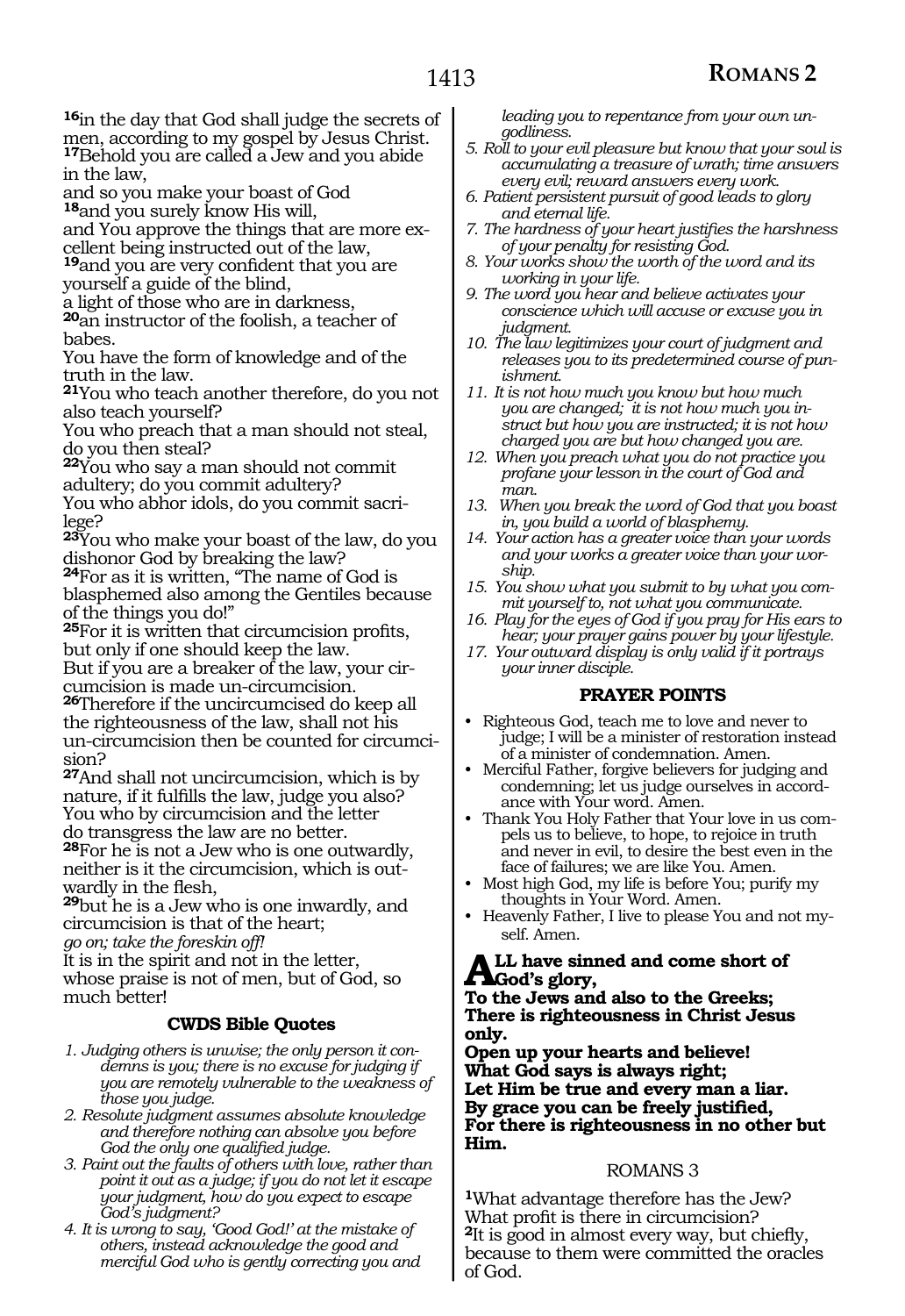1414

**<sup>3</sup>**For what if some did not believe?

Should the work of God be nullified by their unbelief?

**<sup>4</sup>**God forbid! Let God be true and every man a liar,

as it is written, that you may be justified in the things you say, and might overcome when you are judged.

**<sup>5</sup>**But now, if our unrighteousness commends the righteousness of God,

what shall we say?

Is God unrighteous because He takes vengeance?

I now speak as a man.

**<sup>6</sup>**God forbid!

For how shall God judge the world?

**<sup>7</sup>**For if the truth of God has abounded more to His glory through my lie,

why am I also judged as a sinner?

**<sup>8</sup>**Rather, as we are slanderously reported, and some have affirmed, that we say, "Let us do evil that good may come."

By the Lord, these will be justly damned! **<sup>9</sup>**Are we then better than they are?

No, in no way, for we have proved this,

that both the Jews and the Gentiles are all in the same manner under sin.

**<sup>10</sup>**As it is written, "None is righteous, no not one!

**<sup>11</sup>**There is none who understands; there is none who seek after God;

**<sup>12</sup>**all have gone out of the way.

Together they have become unprofitable; there is none who does good, no, not one! **<sup>13</sup>**Their throat is an open sepulcher.

They have used deceit with their tongue.

The poison of asps is under their lips;

**14**whose mouth is full of cursing and bitterness!

<sup>15</sup>Their feet are swift to shed blood;<br><sup>16</sup>In their ways are destruction and misery,

<sup>17</sup>and they have not known the way of peace.<br><sup>18</sup>There is no fear of God before their eyes!"<br><sup>19</sup>We know that anything the law says, it says

to those who are under the law, that every mouth may be stopped and the whole world may become guilty before God. **<sup>20</sup>**Therefore by the deeds of the law no flesh shall be justified in His sight,

for by the law is the knowledge of sin. **21**But now is the righteousness of God manifested without the law, being witnessed by the law and the prophets.

**<sup>22</sup>**The very righteousness of God which now exists by faith in Jesus Christ,

and is available to all and is upon all who be- lieve, for there is indeed no difference! **<sup>23</sup>**For all have sinned and come short of God's glory.

**<sup>24</sup>**Being justified freely by His grace, through the redemption that is in Christ Jesus alone; **<sup>25</sup>**whom God has set forth, a sacrifice made to be received through faith in His blood. We declare His righteousness for the remission of sins, through the forbearance of God; **<sup>26</sup>**to declare His righteousness at this time, that He might be just, and the justifier of him who believes in Jesus.

**<sup>27</sup>**Where is boasting then? It is excluded. By what law, tell me?

That of works? No, but by the law of faith. **28**We therefore conclude that a man is justified by faith, without the deeds of the law. **<sup>29</sup>**Is He only the God of the Jews? Is He not God of the Gentiles too?

Yes, He is God of the Gentiles also.

**<sup>30</sup>**Since there is one God who shall justify the circumcised by faith,

and through faith similarly justify the uncircumcised;

**<sup>31</sup>**do we then make the law void through faith? God forbid! Rather, we establish the law instead.

#### **CWDS Bible Quotes**

- *1. Your belief in a lie does not change the truth; your lack of faith does not change the faithfulness of*  God.<sup>3</sup><br>2. The word of God is forever settled; it is the com-
- *2. The word of God is forever settled; it is the compass to truth: let God be true and every man a liar.*
- *3. Even if your words confuse, your works must be conclusive; if they cannot hear God above their religion they must see Him by your action.*
- *4. You may be under the greatest anointing and be associated with the greatest congregation, but you are all under sin and must all submit to the laws of righteousness.*
- *5. Unrighteousness may be the subject in your world, but you will not be subject to unrighteousness if you are submitted to the fear of your God.*
- *6. There is no wealth or works in this world that can justify the flesh before God.*
- *7. Rules create a platform for sin based on alignment; grace creates a platform for righteousness based on design.*
- *8. The law and the prophets project the righteousness of God and proclaim Christ who fulfills them all.*
- *9. Sin gives written condemnation to all; grace gives free justification.*
- *10. The blood of Jesus absolves your sin through faith and steps over your past for you to step into His righteousness.*
- *11. It is not because you are just or righteous why you are justified, but only just because of your faith in Jesus.*
- *12. The law of faith works righteousness above works and the working of the law.*
- *13. Faith is indifferent to your differences; it is the allinclusive none excluded ticket to righteousness.*
- *14. Faith does not eliminate the law it elevates it; Jesus did not finish the law He fulfilled it.*

#### **PRAYER POINTS**

- King of glory, I build my life on Your word; Your word is truth. Amen.
- Most Holy God, I choose to believe You; Your word settles it for me. Amen.
- Father, help me to display You before men; make me a motion picture of Your grace. Amen.
- Thank You, Jesus, that sin has no dominion over me; I am the righteousness of my Father in You. Amen.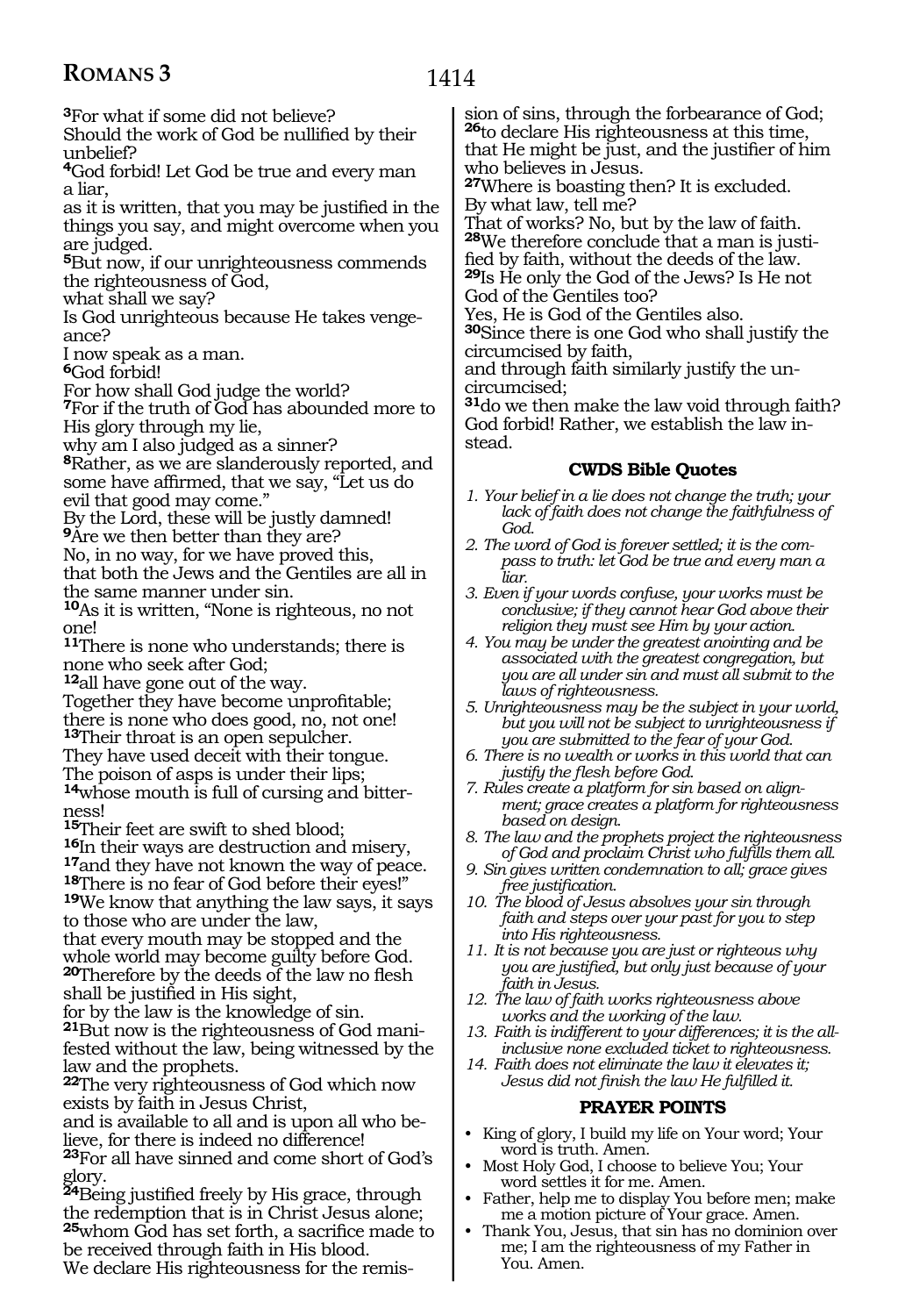• I fear You Father God; let the fire of the Holy Spirit ignite my flesh to serve You. Amen.

**STEADFAST, resolute, adamant faith;**<br> **SImputed without works. For you are**<br> **Integral if for the thing which you have blessed if, for the thing which you have not labored, you are able to receive! Calling things that are not as though they are;**

**Against hope, believing in hope! Not staggering at the promises God has made.**

**Before Abraham received the promise, This is the attitude he displayed: Steadfast, resolute, adamant faith!** 

#### ROMANS 4

**<sup>1</sup>**What shall we say then about what Abra- ham our father, as it pertains to the flesh, has found?

**<sup>2</sup>**For if Abraham was justified by works, he has cause to glorify himself, but not before God.

**<sup>3</sup>**For what is it that the Scripture says? "Abraham believed God and it was credited to him for righteousness!"

**<sup>4</sup>**To him who works, his pay is a debt and not a gift of grace;

**<sup>5</sup>**but to him who does not work, but on Him believes, who justifies the ungodly,

his faith is accredited for righteousness.

**<sup>6</sup>**Even as David described the blessedness of man, to whom God imputes righteousness without any works being done,

**7**"Blessed are those whose iniquities are forgiven, and whose sins are covered!

**<sup>8</sup>**Blessed is the man to whom the Lord will not impute sin!"

**<sup>9</sup>**Does this blessedness come only on the cir- cumcised, or upon the uncircumcised also? For we say that faith was credited to Abraham for righteousness.

**<sup>10</sup>**How was it credited then?

When he was circumcised or uncircumcised? Not in circumcision, but when he was yet uncircumcised.<br><sup>11</sup>And the sign of circumcision that he re-

ceived was the seal of the righteousness of the faith.

For he had been faithful, although still uncir- cumcised,

that he might be the father of all those who believe, though they may be uncircumcised, that righteousness may be credited to them also.

**<sup>12</sup>**And he was the father of circumcision; not to those who are of the circumcision only, but also those who walk the steps of the faith of our father Abraham, which he had while he was still uncircumcised.

**<sup>13</sup>**The promise that he would be heir of the world was not to Abraham for circumcision, nor those who by the law are his seeds, but through the righteousness of faith. **<sup>14</sup>**For if those who are of the law are heirs,

then faith is made void, and the promise made of no effect;

**<sup>15</sup>**because the law works wrath,

for where no law is there is no transgression. **<sup>16</sup>**Therefore, it is of faith that it might be of grace

to the end that the promise may be sure to all the seeds, not those of the law alone, but to those also who are of the faith of Abraham, who is the father of us all;

**<sup>17</sup>**as it is written, "I have made you a father of many nations."

Before Him, whom Abraham believed, God who quickened the dead and calls those things that are non-existent as though they were in existence.

**<sup>18</sup>**Against hope Abraham believed in hope, that he may become the father of many nations;

according to that which was spoken, "So shall your seed be!"

**19**And being not weak in faith, he was not dissuaded by his body, now dead,

when he was a hundred years old,

nor the deadness of Sarah's womb, which held no fertility.

**<sup>20</sup>**He did not stagger at God's promise through unbelief,

but was fully persuaded giving the glory to God.

**<sup>21</sup>**And being fully persuaded that what God had promised, He was also able to perform; **22**therefore, it was imputed to him for right-

eousness. **<sup>23</sup>**Now it was not written for his sake alone, that it was imputed to him;

**<sup>24</sup>**but to all whom it shall be imputed, even us also,

if we believe on Him who raised up our Lord Jesus from the dead,

**<sup>25</sup>**who was delivered for all our offense,

and for our justification was raised again.

#### **CWDS Bible Quotes**

- *1. Works is worth before man but completely worthless before God; faith is of no worth to man but invaluable in heaven.*
- *2. It is good to believe in God; it is righteousness to believe God.*
- *3. Wage rewards work; righteousness rewards faith.*
- *4. You are blessed just to be positioned for favor.*
- *5. Instead of humans doing to become, you are humans being, simply resting in the righteousness of God and feeding from His favor.*
- *6. It is normal to live in the garden of God and to feed from His abundant supply; it is an abnormality created by sin to feed from the sweat of your brow.*
- *7. Never substitute a symbol for the substance; righteousness comes before circumcision or baptism. Baptism and circumcision are just symbols of your faith.*
- *8. There is no legal positioning or reasoning for faith; legalism conflicts with and cancels faith, therefore it violates and voids the promise.*
- *9. You do not have to live without laws, but you can live above the law if you live 'faith'.*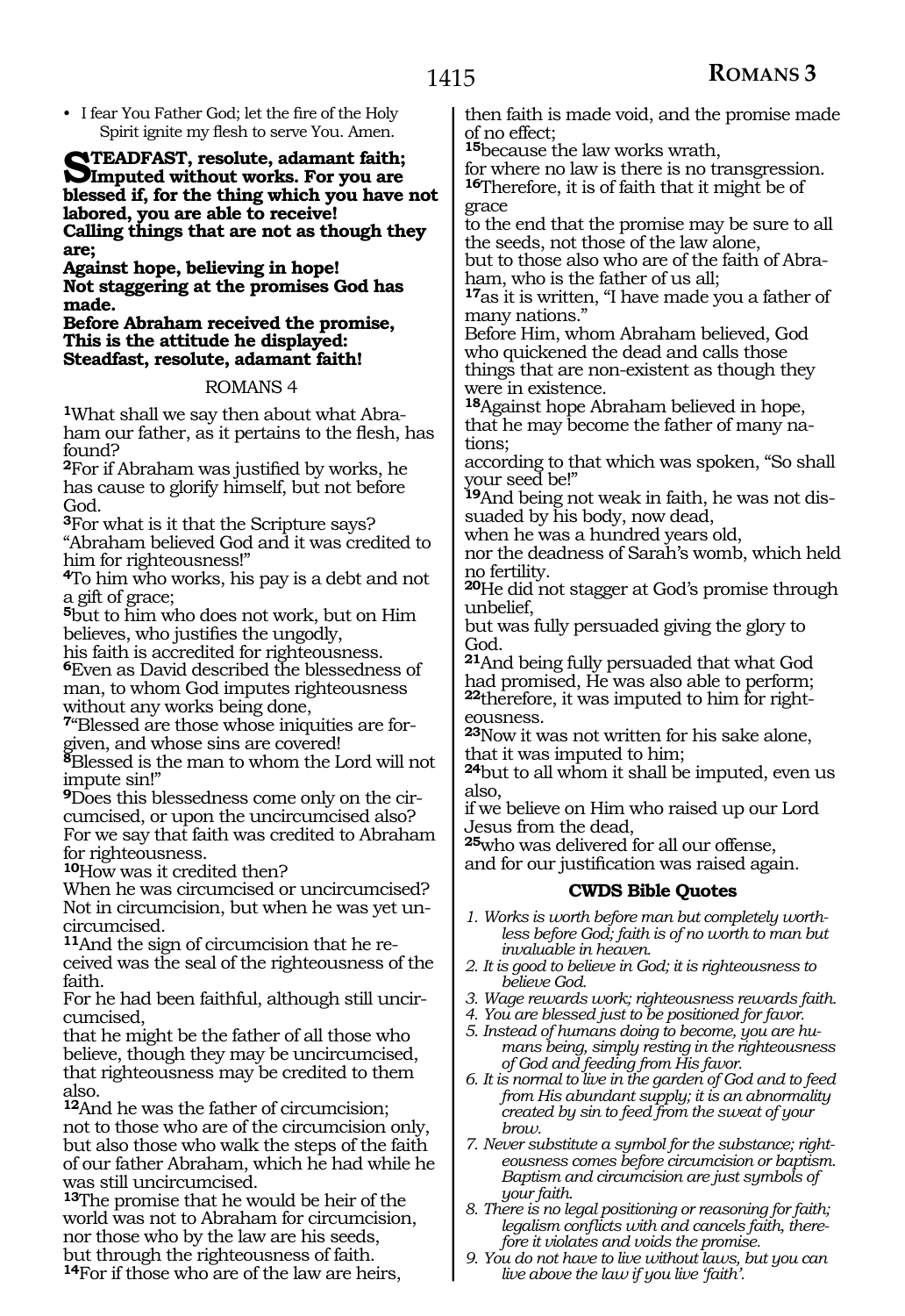- *10. Grace is free, faith receives; grace through faith is the only sure way to receive any promise, especially the promises of God.*
- *11. You shape your world with your words; the God in you calls things into existence and creates the world you experience in a world called into existence by the words of God.*
- *12. You speak to potential rather than to your position. It exists because you spoke it; you do not have it because you were silent about it.*
- *13. Faith subdues every contrary argument and stabilizes hope; faith surges beyond wavering circumstances to hold on unwaveringly to the promise.*
- *14. Your promise is as dead as your ability to believe; if you are grounded in your belief, your promise is alive even when your circumstance is dead.*
- *15. The God who raised Abraham from his dead situation and justified him, raises us from our offenses and justifies us with Jesus who died for our situation.*

#### **PRAYER POINTS**

- Lord Jesus, I enter into Your finished works and find my righteousness; because You work I work. Amen.
- I believe You Father; Your word settles it for me. Amen.
- Eternal Father; you are my shield and my exceedingly great reward; let my faith argument my righteousness in the court of heaven. Amen.
- Let the spirit of rest envelop believers today; let them drink from your favor instead of exhausting themselves by labor. Amen.
- I create the garden of Your righteousness for my life Father; I will bask in Your glory and feed from Your excellent goodness. Amen.

#### **I want to be straight; I want to be right; I want to be reigning in this life! Gaining experience so I am not ashamed. One man sinned and all men died; Should not one Man's death, give all new life?**

**While yet in sin, then came Christ. I want to accept God's love, to be washed in Jesus' blood; I want to be saved!** 

#### ROMANS 5

**<sup>1</sup>**Therefore being justified by faith we have peace with God through our Lord Jesus Christ,

**<sup>2</sup>**by whom also we have access by faith into this grace wherein we stand,

and rejoice in hope of the glory of God. **<sup>3</sup>**Not only so, but in tribulations we glory, knowing that tribulation produces patience, **<sup>4</sup>**and patience, experience and experience, hope.

**<sup>5</sup>**And hope makes us not ashamed, because the love of God is shed abroad in our hearts by the Holy Spirit.

**<sup>6</sup>**For while we were yet without strength, in due time Christ died for the ungodly.

**<sup>7</sup>**One will scarcely die for a righteous man at any time,

yet maybe for a good man some may dare to

die.

**<sup>8</sup>**But God commended His love toward us in that while we were yet sinners, Christ died for us.

**<sup>9</sup>**And now, much more, being justified by His blood, we shall be saved from wrath through Him.

**10**For if when we were enemies we were reconciled by the death of His Son,

much more, being reconciled, we shall be saved by His life.

**<sup>11</sup>**Not only so, but we joy in God also through our Lord Jesus Christ,

by whom we have now received the atonement.

**<sup>12</sup>**As by one man sin entered this world, and death came by sin,

so death passed to all men, for all have sinned.

**<sup>13</sup>**For sin was in the world all the time until the law,

but sin is not imputed where no law is; **<sup>14</sup>**nevertheless, death reigned from Adam to Moses, over those who had not sinned in a similar manner to Adam's transgressions,<br>who is the figure of him who was to come. <sup>15</sup>But the free gift is not as the offense.

For if through the offense of one, many are dead,

then much more the grace of God, and the gift by grace, which is by one Man, Jesus Christ, abounds to many.

**<sup>16</sup>**And the gift is not as if it was by one that sinned;

for the judgment was by one to condemnation, but the free gift is to many to justification. **<sup>17</sup>**For if by one man's offense, death reigned; much more, those who receive abundance of grace and of the gift of righteousness shall reign in life by One, Jesus Christ.

**<sup>18</sup>**Therefore as by the offense of one judgment came upon all to condemnation,

even so by one Man's righteousness, the free gift came on all men to justification of life.

**<sup>19</sup>**For as by one man's disobedience many were made sinners; then by the obedience of One shall many also be made righteous. **<sup>20</sup>**Moreover the law entered that the offense

might abound;

but where sin abounds, grace abounds much more.

**<sup>21</sup>**That as sin has reigned to death, even so might grace reign through righteousness unto eternal life, by Jesus Christ our Lord!

#### **CWDS Bible Quotes**

- *1. Jesus mediates our peace with God, but faith measures it and maintains it.*
- *2. Grace is a preferred position to stand in, live in and feed from; faith is a positioning and a platform that gives access to the grace.*
- *3. If you understand that the things you go through are processing you to expose the love of God in your heart, then you will glory in the pain knowing the process brings perseverance, character*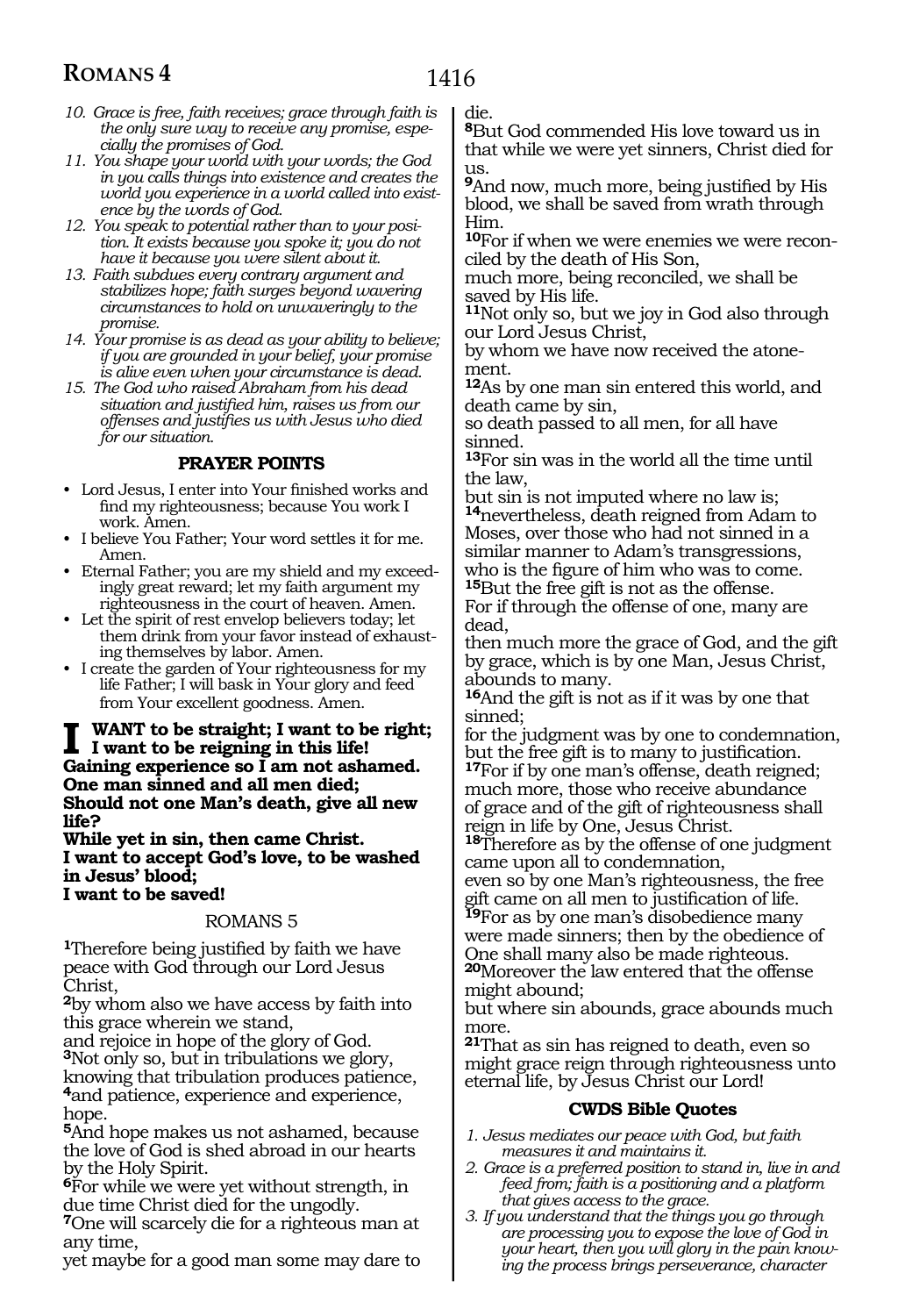*and hope.*

- *4. Dying for others is surreal, dying for the wicked is stupendous; God's love demonstrated on the cross goes beyond expression.*
- *5. His death reconciled what He lives to save; we are already rescued and reconciled but we must remain saved.*
- *6. God's own love, His type of love, agape, goes beyond rational and reasoning to pouring itself out for the hostile in the face of hostility.*
- *7. A corrupted seed corrupts and is multigenerational; an incorruptible seed clears and reclaims generations. A corrupted seed causes death to reign; while people can be rescued from its rule by grace, its rule cannot be rescued; it must be destroyed.*
- *8. You are not subjected to be subjects of sin for life; through the abundance of grace and the gift of righteousness you can reign with Christ in life so that everything is subject to you.*
- *9. One man's dirt at the head of the stream dirtied the stream; one man's death at the center of the stream cleansed the stream for everyone who passes through Him.*
- *10. You carry generations, act responsibly; be careful what you do with what you carry.*
- *11. The reign of sin resulting in death must give way to the rule of righteousness resulting in life; just as the grave gave up and gave way and spat out Jesus Christ alive.*

#### **PRAYER POINTS**

- Most High God, Your grace is amazing; I release my faith to receive all the things You have freely given me. Amen.
- Father God, thank You for every test and trial I have faced; I will go through whatever it takes to get to You; I celebrate You. Amen.
- Jesus my Lord, it still astounds me when I think of You; Love who died for those who crucified Him. You are amazing. Amen.
- By the power in the blood of Jesus, I will not fall short of my hope of glory; I am saved to the uttermost. Amen.
- My Jesus, make me a worthy ambassador of the good news of salvation You died to establish. Amen.

# **O**NCE a servant of sin<br> **O**And bound to its wages, death;<br>
Put that ald man I billed and I have **But that old man I killed and I have no re- grets!**

**Buried with Him in baptism, the old man I crucified.**

**Sin reigned in the mortal, But through much suffering I died; Walking in the newness of life For I am risen with Christ! No longer the servant of sin, I have God's gift of eternal life!**

#### ROMANS 6

**<sup>1</sup>**What shall we say then? Shall we continue in sin, that grace may abound?

**<sup>2</sup>**God forbid!

For how shall we who are dead to sin,

live any longer in it?

**<sup>3</sup>**Do you not know that as many of us as were baptized into Jesus Christ, were baptized into His death?

**<sup>4</sup>**Therefore by baptism into His death we are buried with Him;

that as Christ was raised from the dead by the Father's glory, even so, we walk in newness of life.

**<sup>5</sup>**For if we have been planted together in the likeness of His death,

we shall also be risen like Him in the likeness of His resurrection.

**<sup>6</sup>**Knowing that our old man is crucified with Him, that the body of sin might be destroyed. **<sup>7</sup>**And from now on we should not serve sin;

for He that is dead is freed from sin!

**<sup>8</sup>**Now if we are dead with Christ, we believe, that we shall also live with Him!

**<sup>9</sup>**We know that Christ being raised from the dead died no more again;

over Him, death cannot reign.

Death has no more dominion over Him again. **<sup>10</sup>**For He died, and in that He died, He died to sin once, but is alive;

He lives, and in that He lives, He lives to God. **<sup>11</sup>**And even so consider yourselves also dead to sin, but alive to God through our Lord, Jesus Christ!

**<sup>12</sup>**Do not permit sin therefore to reign in your mortal body, that you obey sin in the lusts of the flesh;

*for the dead feel no lust, emotions or pain.*

**<sup>13</sup>**Neither yield your members as instruments of unrighteousness to sin,

but yield yourselves to God as those who are alive from the dead,

and your members to God as instruments of righteousness.

**<sup>14</sup>**For just as with Christ, sin shall not have dominion over you, for you are not under law but under grace.

**<sup>15</sup>**What then? Shall we sin because we are not under law but under grace?

God forbid! **<sup>16</sup>**Do you not know that whoever you yield yourselves servants to obey, his servant you are who you obey?

Whether of sin leading to death, or of obedi- ence to righteousness?

**<sup>17</sup>**But God be thanked, that you were all the servants of sin,

but you have obeyed from the very heart the doctrine delivered to you.

**<sup>18</sup>**And now that you are made free from sin, you became servants of righteousness.

**<sup>19</sup>**After the manner of men I speak because of the weakness of your flesh.

For as you yielded your members to be servants of uncleanness unto iniquity,

yield your members, now, servants of righteousness unto holiness.

**<sup>20</sup>**For when you were servants of sin, you were free from righteousness.

**<sup>21</sup>**What fruit do you have in those things of which you are now ashamed?

For the end of those things is death.

**<sup>22</sup>**But now that you set free from sin and you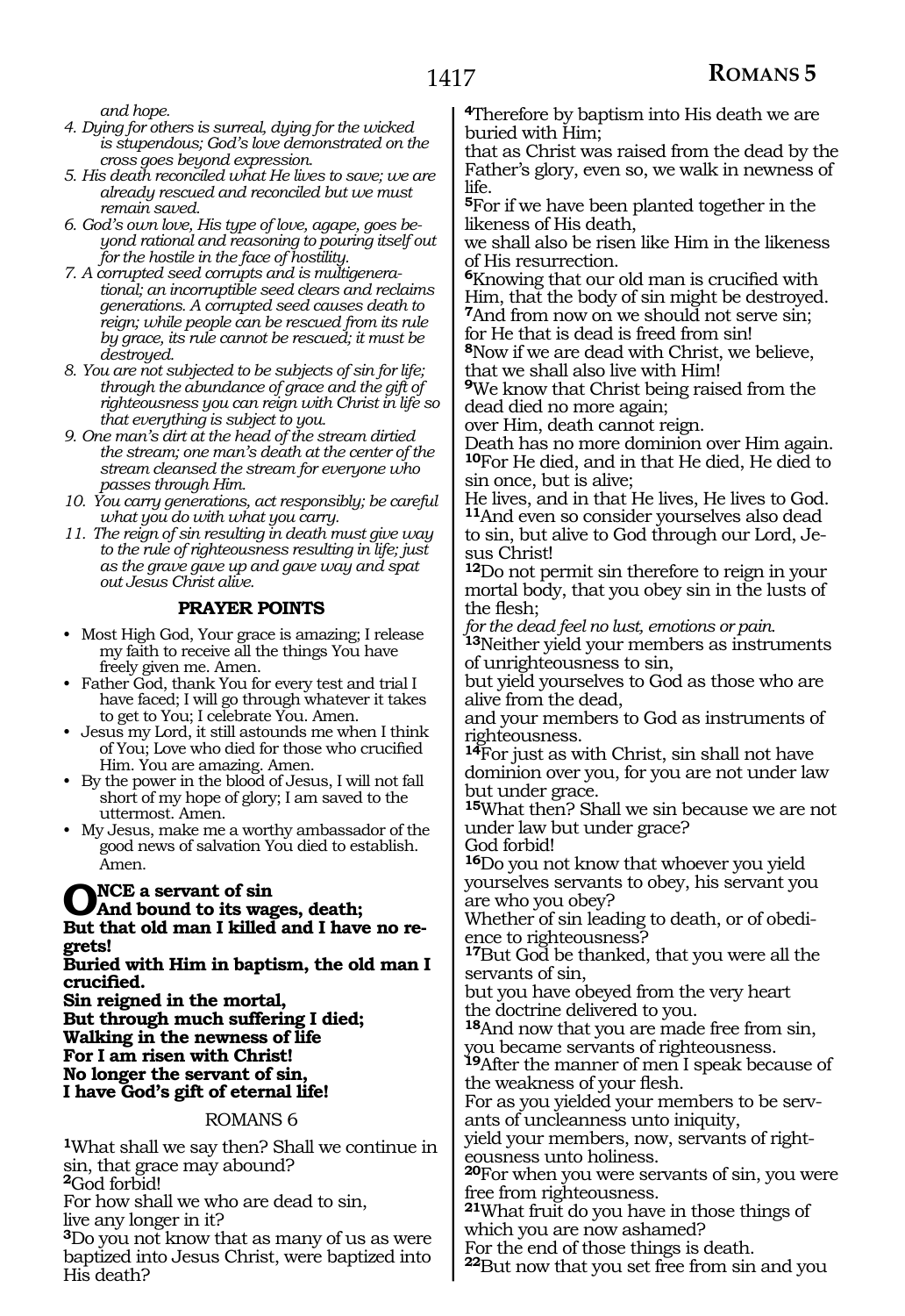1418

have become servants of God, you have your fruit unto holiness and the end is everlasting life!

**<sup>23</sup>**For the wages of sin is death,

but the gift of God is eternal life through our Lord Jesus Christ!

*Surrender daily to life!*

*Be the servants of righteousness by choice.*

#### **CWDS Bible Quotes**

- *1. You do not sin to attract grace; rather you cannot sin because you are dead to sin and alive in grace.*
- *2. Baptism joins us with Christ in death, but speaks much more of the resurrection power alive in us, giving life to our new walk.*
- *3. The power that raised you is the power that saved you and the power that makes sin powerless against you.*
- *4. Sin came along with the old you as far as the cross; it has no power to pass through Christ to the new you.*
- *5. Death is the end of all things and the resurrection the beginning of new things; death has power over all those who are bound to it and by it, but no power over those who are raised from it.*
- *6. When you are dead to sin, the designated death of your body no longer dominates your life, but the hope of your calling.*
- *7. Alive to God means we are sensitive to His voice, responsive to His word, and hostile to sin.*
- *8. What you present yourself for is what will present itself to you and what is present in your life; instruments of righteousness to God are tools that work His righteousness.*
- *9. The members of your body actively work righteousness, not by activity or effort, but by righteous positioning.*
- *10. The domain you submit to subjects you to its dominion.*
- *11. The law cries out to sin to measure its perfection; grace calls out to God to measure His perfection.*
- *12. Your freedom from sin does not give you the freedom to sin; your obedience to sin removes your freedom and makes you a slave of sin.*
- *13. Your freedom of choice ends with your choice of obedience and makes you a slave to your choice.*
- *14. You cannot master righteousness but you can submit to righteousness and let it master you.*
- *15. Sin is an evil master that kills and destroys; righteousness is a good master that speaks life and abundance.*
- *16. Sin has a reward that lurks beyond its glorious deception and pulls you into the depth of its heart to its sting of death.*
- *17. The blinds and bondage of sin forcefully struggle you away from eternal life which is the free gift of God.*

#### **PRAYER POINTS**

- Holy Spirit, I rejoice in You; thank You for making me alive in grace and dead to sin. Amen.
- Baptize me with fire, Lord Jesus; help me not to be just barely alive in You, but to be on fire for You. Amen.
- Holy Spirit, I celebrate You; thank You for making Your home with me. Amen.
- Thank You Jesus that I am dead and my life is hidden with You in God; sin has no more dominion over me. Amen.

• Jesus my Lord and Savior, I celebrate You because I am raised with You from death to life. Amen.

#### **There is a war in my members! Oh, what can produce life? When I do what I would not, I go searching for Christ.**

**Searching for Christ, when wretched in sin; Searching for Christ and in His law delight- ing.**

**Though no good is in my flesh, I aspire to be His bride,**

**To produce fruits to my Lover; I am search- ing for Christ.**

#### ROMANS 7

**<sup>1</sup>**Do you not know brethren,

to those who know the law I speak,

how the law has dominion over a man as long as he lives?

**<sup>2</sup>**For a woman that has a husband is bound by the law to him as long as he is alive, but after her husband is dead she is free,

loosed from the law of her husband. **<sup>3</sup>**If while her husband lives she is married to another man, she shall be called an adulter-

ess!

But if her husband is dead, she is free from that law;

she shall be no adulteress although she is married to another man.

**<sup>4</sup>**Therefore brethren, you are become dead to the law by the body of Jesus Christ.

For in Him you died to the law that you should be married to another bride, to Him who rose from the dead,

that to God we should produce fruit.

**<sup>5</sup>**For when we were in the flesh, the motions of sin, which were by the law did work in our members to produce fruit unto death.

**<sup>6</sup>**But now we are delivered from the law, that having died to what held us, we should serve in newness of spirit and not in the oldness of the letter.

**<sup>7</sup>**What then shall we say? Is the law sin? God forbid!

For I would not have known sin, but by the law,

and I would not have known lust, except the law had said: "You shall not covet!"

**8**For sin, taking occasion by the commandment, produced in me all manner of evil desire.

For without the law sin was dead.

**<sup>9</sup>**For I was alive without the law once, but when the commandments came, sin revived and I died.

**10**And the commandment, which was ordained to life I found to be unto death.

**<sup>11</sup>**For sin, taking occasion by the command- ment, deceived me, and by the command- ment, it slew me.

**12**Therefore, the law is holy and the commandments are holy and just and good.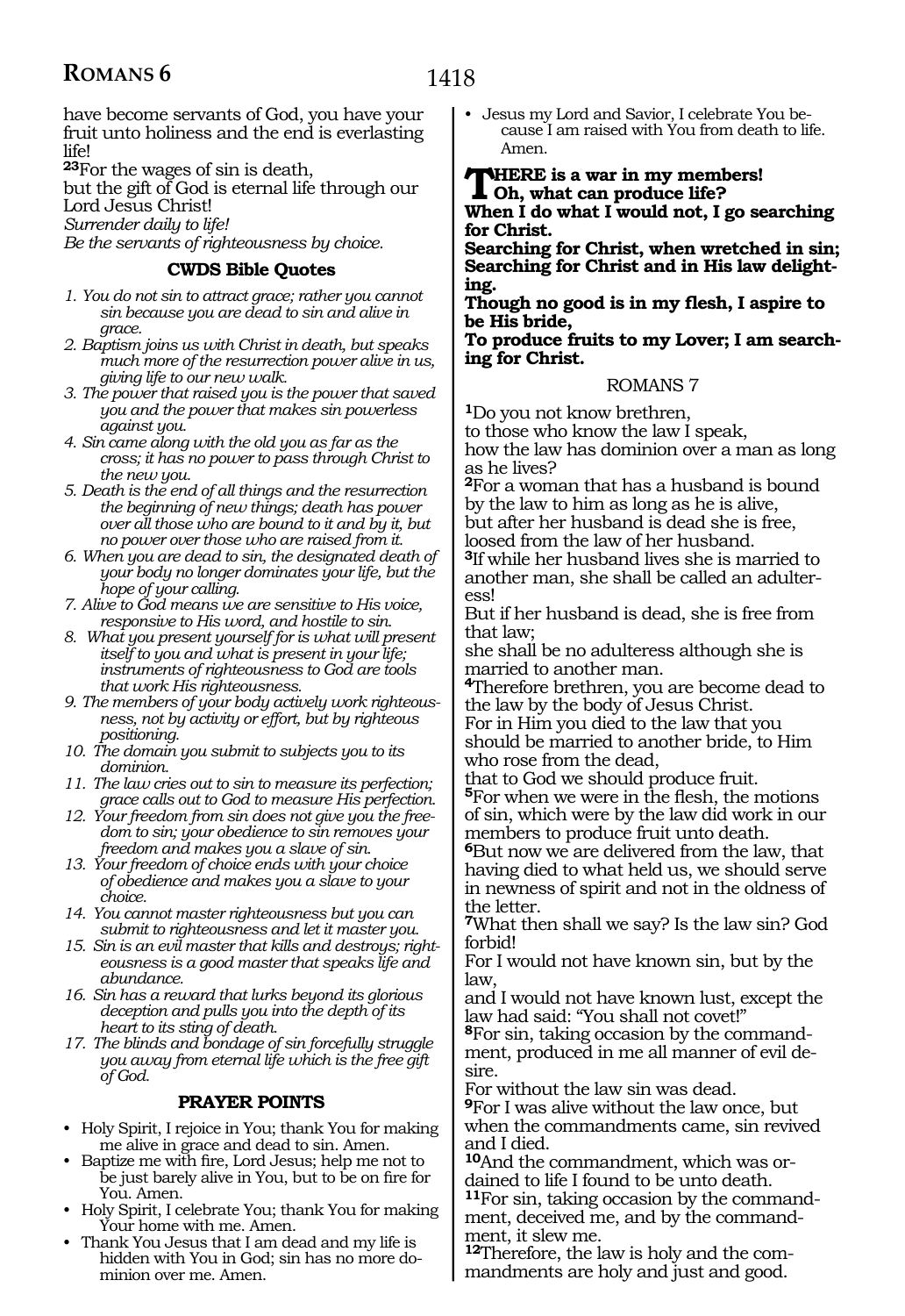**<sup>13</sup>**Is then that which is good made death to me?

God forbid! But sin, that it might appear to be sin was producing death in me through that which is good;

that sin, by the commandment, might become exceedingly sinful.

**<sup>14</sup>**For we know that the law is spiritual, but I am carnal, sold under sin.

**<sup>15</sup>**For I do not permit that which I do to be done.

What I desire to do, I do not do; but I do what I hate to do.

**16**If I do what I do not desire to do, I do consent to the law, that it is good.

**<sup>17</sup>**Now then, it is no more I who do it, but sin that dwells in me.

**<sup>18</sup>**For I know that in me, rather in my flesh, there dwells no good thing;

for I am able to have the will and desire to do, but I do not find the ability to perform what is good.

**<sup>19</sup>**For the good that I would do, I do not do; and the evil I would not do, that I do.

**<sup>20</sup>**Now if I do that which I would not do, it is no more I who do it, but sin that dwells in me. **<sup>21</sup>**I find then a law, that even when I would do

the good, evil is present with me. **22**For I delight in the law of God, after the in-

ner man, yes, deep inside. **23**But I see another law in my members warring against the law of my mind, and bringing me into captivity to the law of sin which is in my flesh.

**<sup>24</sup>**Oh, wretched man that I am!

Who shall deliver me from this body of death? **<sup>25</sup>**I thank God, through Jesus Christ our Lord. So then with the mind, I serve the law of God; but with the flesh I serve the law of sin!

#### **CWDS Bible Quotes**

*1. The law binds you for life, Christ frees you to life.*

- *2. Your marriage to sin was exhausted in the cross and the memory erased in your marriage to Christ.*
- *3. The Father is expecting to hold the holy fruit of your marriage to His Son Jesus Christ in His own bosom; it is precious and dear to Him.*
- *4. Service is bondage if it is legislated; service is vintage if it is to and through the Spirit.*
- *5. What remains in your consciousness is what plagues your conscience and prepares your response; to be sin conscious leads a tendency to sin; to keep God in your consciousness leads a tendency to life.*
- *6. To live without the law is lawlessness; to live above the law is grace.*
- *7. The credulity of building your conversation on sin is that it gives more credibility to sin than it deserves; it makes sin exceedingly sinful.*
- *8. Sin will take its place of priority in your life and assume manifestation based on your meditation.*
- *9. You choose to struggle with sin or surge with God by what you choose to meditate on.*
- *10. When you find yourself doing what you do not want to do, and you do not have the power to do what you really want to do, take it to the cross.*
- *11. Your struggle with sin is an unwinnable battle with a defeated monster; you do not have the power to win on your own but you have the Power who has already won.*
- *12. The focus is on you if you spend time trying to resolve your own struggles; spend time with the One who already won and put the focus on Him; His grace is sufficient.*
- *13. The only good in the flesh is no good; let the Spirit be the only law you subject your flesh to; He has already defeated the law of sin.*
- *14. The struggle with sin is constant because the law of sin is not content to own the flesh, it contends for your mind and your spirit to commit them to flesh.*

#### **PRAYER POINTS**

- Righteous Father, I speak freedom to everyone under the bondage of the law today, whether voluntarily or ignorantly. Amen.
- Hallelujah! I am free from sin; I love You Lord Jesus; Your blood speaks for me. Amen.
- Holy Spirit, reproduce the fruit of Christ in me. I will bear fruit to my Father. Amen.
- My Father, my God, I will serve You with all my heart; I delight to do Your will, O God. Amen.
- Loving Father, I will meditate on You all day long; I soak myself in the blood of Jesus and give no place to sin in my thoughts. Amen.

**D**ADA, Papa, Abba, Father;<br> **Don** my tongue, this feels so right! **I am led by the Spirit I am walking with Christ. Foreknown and predestined to be conformed to the Son, I am more than a conqueror, All things working in my favor. I am persuaded that no power Can separate me from my Abba. I am a son of God!**

#### ROMANS 8

**<sup>1</sup>**There is therefore now no condemnation to those who are in Jesus Christ; **<sup>2</sup>**for the law of the Spirit of life that is in Christ Jesus, has made us free from the law of sin and death.

**<sup>3</sup>**For what the law could not do, in that it was weak through the flesh,

God sent His own Son in the form of sinful flesh, and for sin, He condemned sin in the flesh,

**<sup>4</sup>**that the righteousness of the law might be fulfilled in us,

who walk after the Spirit and not after the flesh.

**5**For those who walk after the flesh, are mindful of the things of the flesh;

but those who follow after the Spirit, are mindful of the things that are of the Spirit.

**<sup>6</sup>**For to be carnally minded is death, but to be spiritually minded is life and peace.

**<sup>7</sup>**The carnal mind is the enemy of God, for it is not subject to God's law, nor can it ever be. **<sup>8</sup>**So then, those who are in the flesh cannot please God.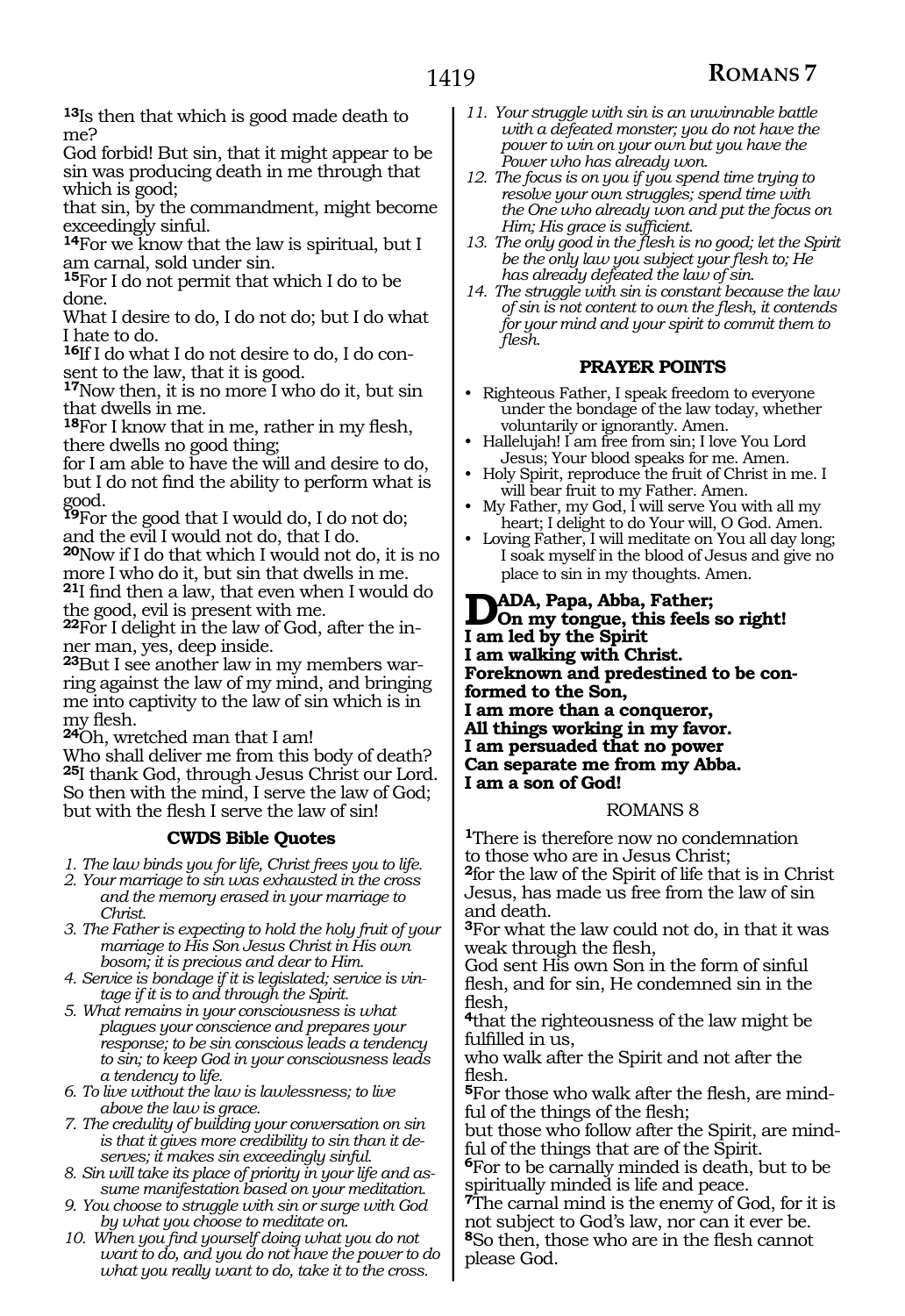**<sup>9</sup>**But you are not in the flesh but in the Spirit if the Spirit of God dwells in you.

If any man has not the Spirit of Christ, he is none of His!

**<sup>10</sup>**And if Christ is in you, the body is dead because of sin, but the spirit is life because of righteousness.

**<sup>11</sup>**But if the Spirit of Him who raised Christ from the dead dwells in you, He who raised up Christ from the dead shall also quicken your mortal bodies by the Spirit that lives in you.

**<sup>12</sup>**Therefore brethren, we are debtors, not to the flesh to live after the flesh.

**<sup>13</sup>**For if you live after the flesh you shall die. But if through the Spirit you crush the deeds of the body, then you shall live.

**<sup>14</sup>**For as many as are led by the Spirit of God, they are the sons of God.

**<sup>15</sup>**For you have not received the spirit of bond- age again unto fear; but you have received the Spirit of adoption, through whom we cry, Abba, *Papa*, Daddy, Father*!*

**<sup>16</sup>**The Spirit itself bears witness with our spirit, that we are the children of God.

**<sup>17</sup>**And if children, then heirs; heirs of God, and joint-heirs with Christ the Lord.

If we suffer with Him, we may be glorified to- gether.

**<sup>18</sup>**For I reckon that the sufferings of this pre- sent time are not worthy to be compared with the glory that shall be revealed in us.

**<sup>19</sup>**For the earnest expectation of creation waits for the sons of God to manifest themselves.

**<sup>20</sup>**For creation was made subject to vanity, not willingly, but because of Him who sub- jected it in hope.

**<sup>21</sup>**For creation itself shall be delivered from the bondage of corruption into the glorious liberty of the children of God.

**<sup>22</sup>**For we know that the whole creation groans and travails in pain together until now,

**<sup>23</sup>**not only they, but ourselves also, who have the firstfruits of the Spirit,

groan within ourselves waiting for the adoption unto the redemption of our body.

**<sup>24</sup>**For by hope we are saved!

But hope that is seen is not hope.

For if a man sees the thing, what is he yet hoping for?

**<sup>25</sup>**But if we hope for what we do not see, then we wait for it patiently.

**<sup>26</sup>**Likewise the Spirit also helps our infirmities, for we know not what to pray for as we ought, but the Spirit Himself makes intercession for us with groaning that cannot be uttered.

**<sup>27</sup>**And He who searches the heart knows what is in the mind of the Spirit,

because He makes intercession for the saints according to the will of God.

**<sup>28</sup>**And we know that all things work together for good to those who love God,

to those who are called according to His purpose.

**<sup>29</sup>**For whom He did have foreknowledge of, He also did predestinate to be conformed to the image of His Son, that He might be the firstborn among many brethren.

**<sup>30</sup>**Moreover whom He did predestinate, He also called, and whom He called, He also justi- fied,

and those whom He justified, He also glorified. **<sup>31</sup>**What shall we say then to these things?

For if God is for us, who can be against us? **<sup>32</sup>**He who spared not His own Son, but deliv- ered Him up for us all,

how shall He not with Him also freely give to us all things?

**<sup>33</sup>**Who shall lay anything to the charge of God's elect?

It is God who justifies.

**<sup>34</sup>**Who is he who condemns? It is Christ who died, yes, rather, who is risen again,

who is even at God's right hand, and who makes intercession for us.

**<sup>35</sup>**Who shall separate us from the love of Christ?

Shall tribulation, peril, sword, distress,

persecution, famine, or nakedness?

**<sup>36</sup>**For it is written, "For your sake we are killed all the day long;

we are accounted as sheep for the slaughter!" **<sup>37</sup>**No, in all things we are more than conquer- ors through Him who loved us.

**<sup>38</sup>**For I am persuaded that neither life nor death, nor angels, nor principalities, nor pow- ers,

nor things present nor things to come, **<sup>39</sup>**nor height, nor depth nor anything of crea- tion,

shall be able to separate us from the love of God which is in Jesus Christ our Lord!

#### **CWDS Bible Quotes**

*1. The higher law of life in Christ supersedes the law of sin and death and renders it of no effect. Jesus condescended to the flesh to condemn sin in its place of comfort, the flesh.*

- *2. It is not the flesh you presume, but the Spirit you pursue that determines whether the law makes you flesh or the spirit of the law makes you alive.*
- *3. Not because your skill-set is in the flesh means your mindset must be the flesh; the flesh determines the presentation, the mind determines the designation and destination.*
- *4. What you set your mind on determines what your life is fed from; the carnal mind feeds death, the spiritual mind feeds life and peace.*
- *5. It is a conflict and contradiction to want to please someone you are contemptuous towards; the carnal mind hates God, it has no intention or ability to please Him.*
- *6. The spirit of Christ in you is your identity and your vibrancy; He is the death of the flesh and the rise of the resurrection life in you.*
- *7. Not because you live in the flesh means that you are indebted to the flesh or designated to be flesh; you owe the flesh nothing therefore it cannot dictate your life.*
- *8. The flesh will put you to death if you live by it, but*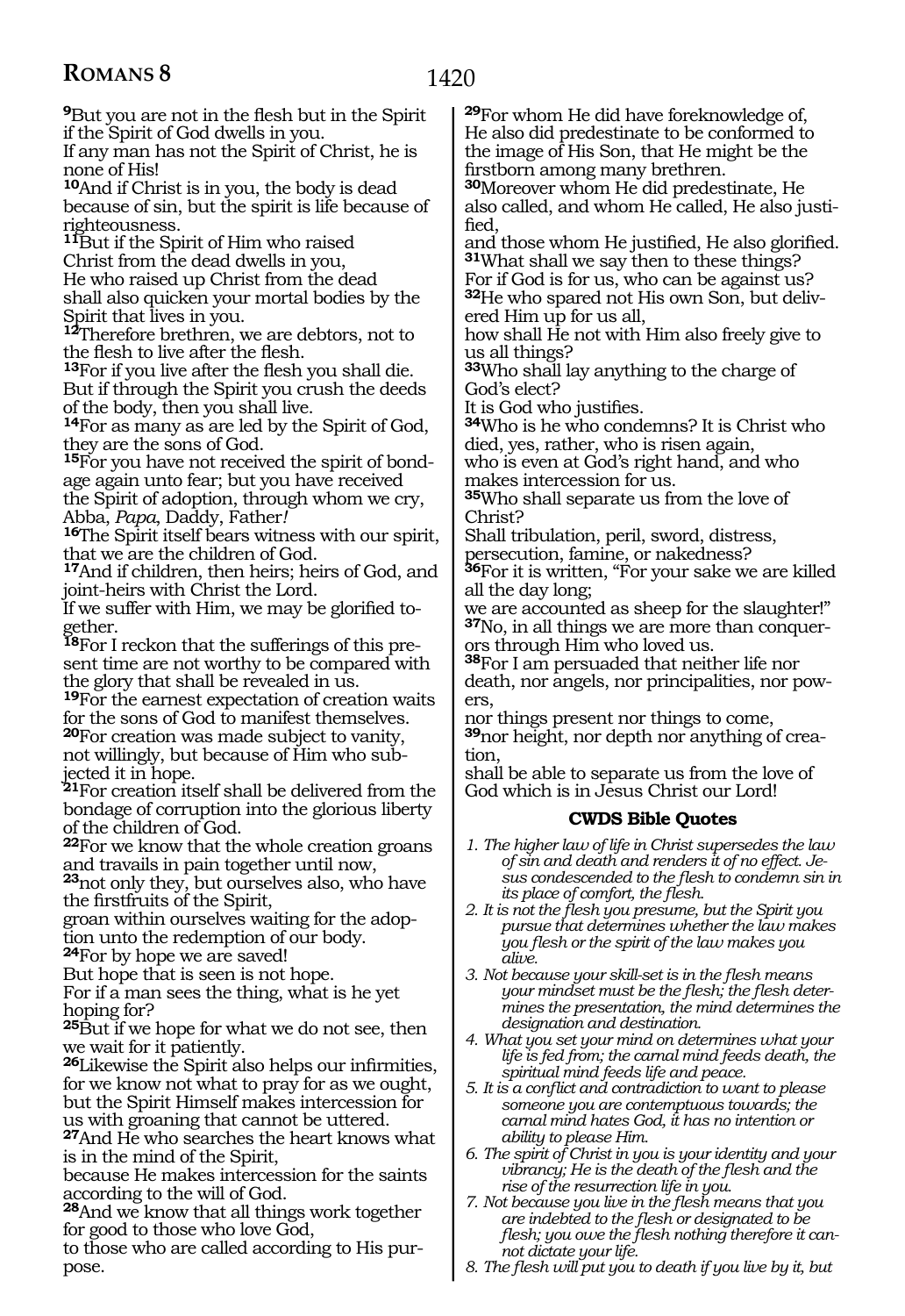*by the Spirit you put the flesh to death and live.*

- *9. Your identity is nestled in the Spirit who is in you and the Spirit who leads you; you are a child of Him whose Spirit leads you.*
- *10. His Spirit in us formalizes our adoption and gives us the freedom to call Him Abba Father.*
- *11. The Spirit of God in us certifies our inheritance in Christ as partakers of everything that is of Christ; we are joint-heirs with Him.*
- *12. Potential is processed through pain to become perfection.*
- *13. The glory ahead is greater than the gloomy situation you may have to go through; disaster and distress must not distance you from your designated destiny.*
- *14. Creation under siege of darkness waits with anticipation for the children of God in the earth to rise and manifest the Light in them and put darkness under siege, or rather dispel it and rescue creation.*
- *15. Hope is not hope if it is based on what you hold; hope based on what you expect and anticipate creates excitement and patience as you reach for it.*
- *16. The spirit realm is much larger, much more alive and active than the physical; everything that happens in the natural is influenced by the spiritual.*
- *17. In the natural we cannot understand how to pray effectively or what to pray for; we pray for the subject but ignore the source; we must rely on the Spirit within us.*
- *18. It may not look good or feel good but it is working for your good; they may look altogether impossible, but God works them all together for your good.*
- *19. He knew you and called you to conform you to the image of His Son, to designate you to destiny, justification and glory.*
- *20. Sometimes it is not only about what you have on the inside, but who is on your side; the bigger and stronger your alliance and the deeper your reliance, the weaker and less significant the defiance of your opposition; when God is on your side it is one-sided.*
- *21. You know the heart of the giver by the gift; you walk in confidence for all things by the ability and the measure of the heart of the giver.*
- *22. The love that suffered tribulation, distress, persecution, nakedness and sword to join you to Him, will not suffer anything to separate you from Him.*
- *23. You can conquer and conquer more and more, but with Jesus you are more than conquerors.*
- *24. They lifted Him high but He went deep into darkness, to make an open show of principalities and powers as He rescued you.*
- *25. If the sin He was to become on the cross could not separate Him from you; then what can separate you from Him or pluck you out of His hand?*

#### **PRAYER POINTS**

- I soak myself in the blood of Jesus and embrace the freedom of the cross. Amen.
- Holy Spirit, I submit myself to the law of love; I will walk after You every day of my life. Amen.
- I declare with joy and celebration, I have the mind of Christ; Jesus, You are my joy and my meditation both night and day. Amen.
- Breath of God, renew my mind in Your word; feed me from Your oracles daily. Amen.
- I love You Father with all my heart; I refuse to

entertain any thought of carnality in my mind, in the name of Jesus.

**THE elder shall serve the younger; oh,**<br>But that is not how the law goes! **Is God unrighteous therefore? God forbid. I answer, No! At this stumbling block, stumbled they, For they sought it by the law and not by faith.**

**Is God unrighteous? God forbid, no way! Whoever believes on Him will not be ashamed.**

#### ROMANS 9

**<sup>1</sup>**I say the truth in Christ; I do not lie to you, my conscience bearing me witness, in the Holy Ghost,

**2**that I have great heaviness, and with it continual sorrow in my heart.

**<sup>3</sup>**For I could wish that I myself were accursed from Christ, for my brethren, my countrymen

<sup>4</sup>the Israelites, to whom adoption pertains, and the glory and the covenants and the law, and the service of God and the promises. **<sup>5</sup>**Of whom are the fathers, and from whom again as concerning the flesh Christ came, who is over all, God blessed forever, amen! **<sup>6</sup>**Not as though the word of God has taken no effect at all.

For they are not all Israel, who are of Israel, **<sup>7</sup>**nor are they all children that are the seed of Abraham.

But in Isaac, shall your seed be called; **<sup>8</sup>**that is, those who are the children of the flesh, these are not the children of God. But the children of the promise are counted for the seed.

**<sup>9</sup>**For this is the word of promise, "I will come at this time and Sarah shall have a son."

**<sup>10</sup>**And not this only, but when Rebecca had conceived by our father Isaac, the son of Abraham,

**<sup>11</sup>**when the children were not yet born, neither as yet have done any good or evil,

that the purpose of God according to election might stand,

not of works, but of Him who calls,

**<sup>12</sup>**it was said to her, "The elder shall serve the younger."

**<sup>13</sup>**As it is written, "I loved Jacob, but I hated Esau!"

**14**What shall we say then, is there unrighteousness with God?

**<sup>15</sup>**God forbid, for to Moses God said,

"I will have mercy on whom I will have mercy, and I will have compassion on whom I will have compassion."

**<sup>16</sup>**So then, it is not of him who wills, nor of him who runs, but God who shows His mercy. **<sup>17</sup>**For the Scripture says to Pharaoh, "For this same purpose I raised you up, that I might show My power in you,

and that My name may be declared through-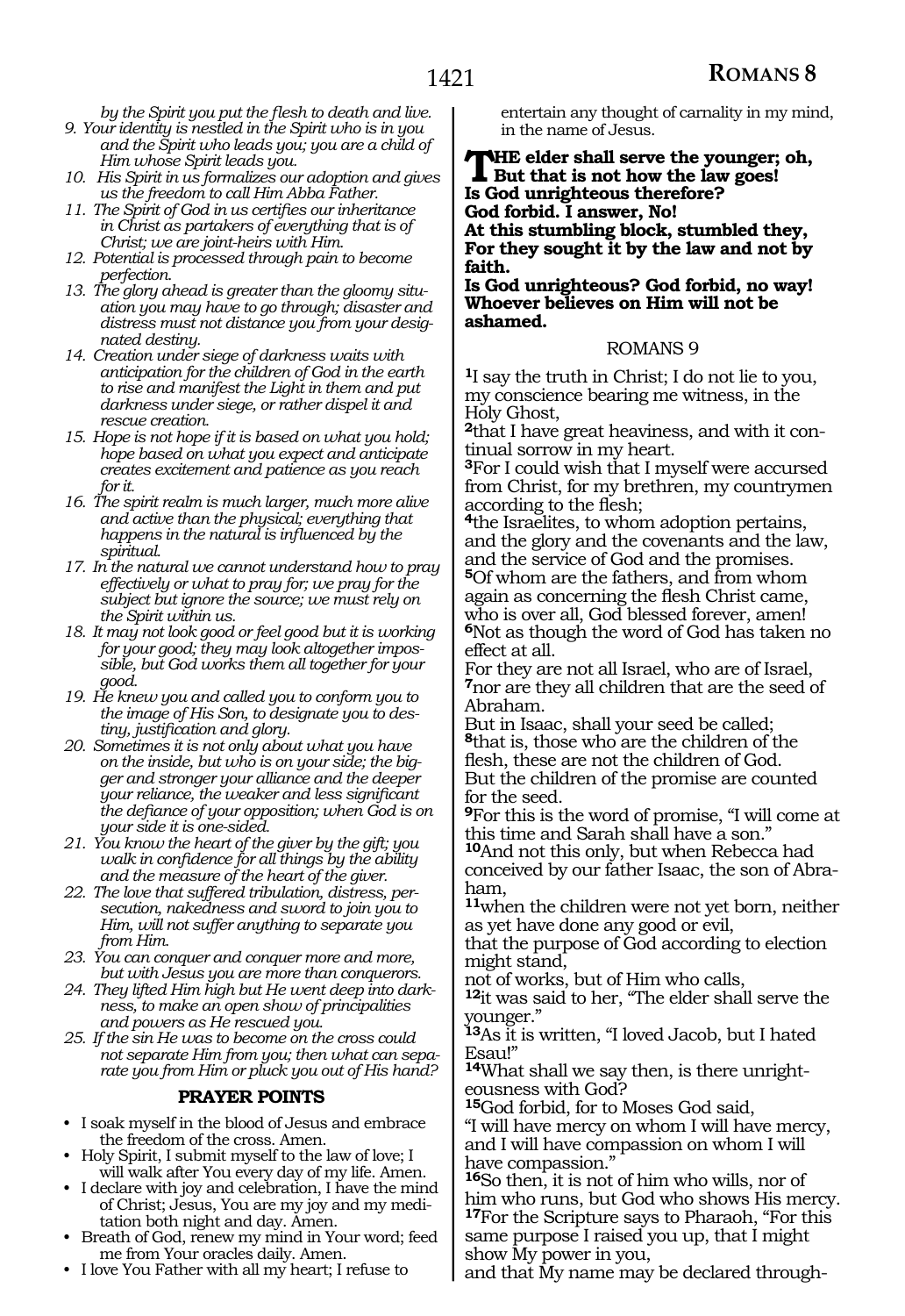out all the earth."

**18**He has mercy, therefore, on whom He desires to have mercy and whom He desires, He hardens.

**<sup>19</sup>**You will say to me then, "Why does He yet find fault, for who has resisted His will?" **<sup>20</sup>**No, but oh man, who are you to reply against God?

To its maker, shall the thing formed say, "Why have you made me to be this way?" **<sup>21</sup>**Has not the potter power over the clay? Of the same lump to make a vessel to honor,

and of another a vessel to dishonor? **<sup>22</sup>**What if God, willing to show His wrath and also to make known His power,

endured with much patience the vessels of

wrath fitted to destruction, **23**that He might make the riches of His glory known on the vessels of mercy He had prepared to glory before,

**<sup>24</sup>**even us, whom He has called?

Not of the Jews alone but of the Gentiles also. **<sup>25</sup>**In the book of Hosea He also said,

"I will call them My people who were not My people,

and her beloved who was not beloved." **<sup>26</sup>**The time shall come, in the place where it was said to them,

"You are not My people!" There they shall be called again "The children of the living God!" **<sup>27</sup>**Concerning Israel, Isaiah also cried,

"Although the children of Israel are as the sand of the sea, only just a few shall be saved."

**<sup>28</sup>**For He will finish the work and in righteous- ness cut it short;

because the Lord will make a short work upon the earth.

**<sup>29</sup>**And as Isaiah said before, "Unless the Lord of Sabbath had left us a seed, we would have been like Sodom and Gomorrah."

**<sup>30</sup>**What shall we say then, that the Gentiles who followed not after righteousness, have attained to righteousness, even the righteousness which is of faith,

**<sup>31</sup>**but Israel, who followed after the law of righteousness, to the law of righteousness have not attained?

**<sup>32</sup>**Why? Because they did not seek it by faith, but by the works of the law;

for at that stumbling stone, they stumbled. **<sup>33</sup>**As it is written, "I will lay in Zion a stumbling stone, a rock of offense

and whoever believes on Him shall not be ashamed!"

#### **CWDS Bible Quotes**

- *1. What would you not give to see your nation saved? What are you giving to see your family saved?*
- *2. Your rich heritage is a waste without Christ; your national pride is futile outside of Christ.*
- *3. You may be a promising child but not a child of the promise; you may have a strong Christian heritage and not be a child of God.*
- *4. Access to God through Christ is available to every-*

*one in every region and recess; to the furthest nation and cultural diversity.* 

- *5. Election precedes selection; election supersedes selection and cannot be aborted.*
- *6. The working of divine purpose may be a mystery but it is the mastery of God working His own will.*
- *7. God does whatever He desires, to whomever He desires, to work His own desire, so that He alone will be seen and desired.*
- *8. You have no power over what shape, color or size you are made, or of what country you are born in, but you have the power to submit to your purpose and to the Creator who made you and to determine what country(eternity) you end up.*
- *9. God is not enjoying, but enduring the vessels prepared for His wrath so He may elevate the vessels prepared for His glory.*
- *10. It does not matter how you are seen in the eyes of man, what matters is how you fit, and how you are placed in the plans of God.*
- *11. It is not what you pursue that you possess, but what you receive of everything pursuing you in Christ.*
- *12. Your stubborn personal pursuit of what you are freely given magnifies efforts and minimizes the ease of receiving.*
- *13. Many ignore the simplicity of Christ and stumble over the perplexing complexity of their religion.*

#### **PRAYER POINTS**

- Marvelous Lord, stir up love in the hearts of believers so they do not sit by and watch their family perish eternally; I call forth heroes of the faith to arise with urgency and respond. Amen.
- Jesus, I celebrate You; let the pride and heritage of our nation be centered around You. Amen.
- Power of wisdom to build our lives on faith, fall upon this nation and upon every educated person today. Amen.
- Thank You, Jesus, for breaking down the wall of partition and giving access to the Father to everyone of all diversities; give them tenderness of heart to respond to You. Amen.
- Thank You, Jesus, that we are elected by grace and our office will never be terminated. Amen.

#### **My prayer for Israel is that they be LVL**saved.

#### **But how? Not by seeking Christ in some other place.**

**For in your mouth you have the word That we have preached, that you have heard.** 

**Faith comes by hearing; you have heard and seen.**

**So in your heart just believe;**

**And with your mouth confess, receive. Then you shall not be ashamed. My prayer is that you may be saved!**

#### ROMANS 10

**<sup>1</sup>**Brethren, my heart's desire, and my prayer to God for Israel, is that they might be saved! **<sup>2</sup>**For I bear them record that they have a zeal for God, but not according to knowledge. **<sup>3</sup>**For being ignorant of God's righteousness, and going about to establish their own righteousness,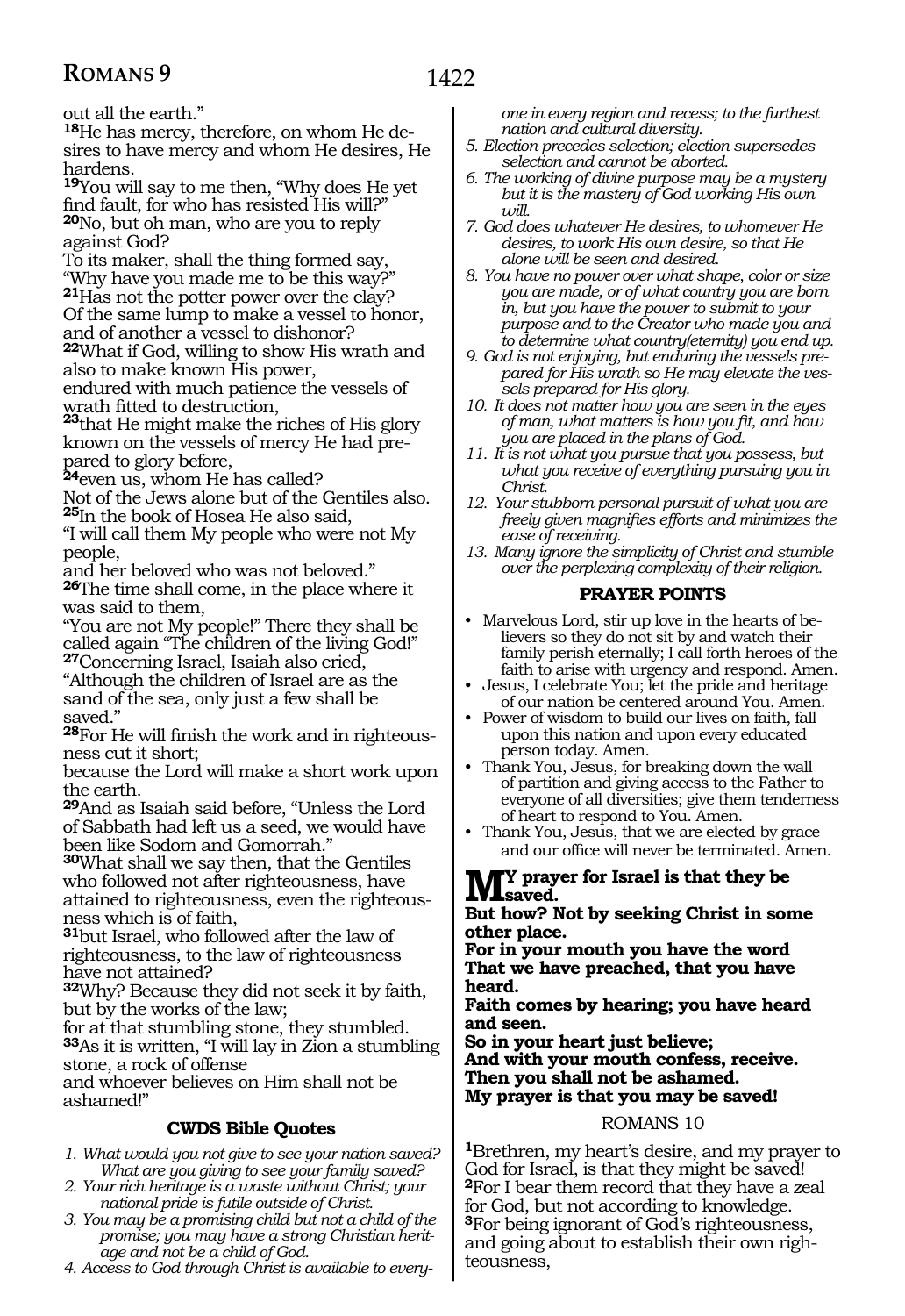they have not submitted themselves to God's righteousness!

**4**For Christ is the end of the law for righteousness to everyone who believes.

**<sup>5</sup>**For Moses describes the righteousness which is of the law,

that the man who does these things will live by them;

**<sup>6</sup>**but the righteousness of faith speaks in this manner:

say not in your heart, "Who will ascend into heaven, to bring Christ down from above? **<sup>7</sup>**Or who will descend into the deep, to bring Christ up from the dead?"

**<sup>8</sup>**But what does it say? "The word is near to you, even in your mouth, and in your heart!" (That is, the very word of faith that we preach.) **<sup>9</sup>**That if you will confess with your mouth the

Lord Jesus, and believe in your heart that God has raised Him from the dead, you will be saved!

**10**For with the heart, man believes unto righteousness, and with the mouth confession is made to salvation.

**11**For the Scripture says again, "Whoever believes on Him will not be ashamed!"

**<sup>12</sup>**For there is no difference between the Jew and the Greek,

for the same Lord over all is rich to all who call on Him.

**<sup>13</sup>**For whoever calls on the name of the Lord shall be saved.

**<sup>14</sup>**How shall they call on Him, in whom they have not believed?

And how shall they believe in Him of whom they have not heard?

And how can they hear without a preacher? **<sup>15</sup>**And how shall they preach except they are sent?

As it is written, "How beautiful are the feet of those who preach the gospel of peace, and bring glad tidings of good things!"

**<sup>16</sup>**But they have not all obeyed the gospel. For Isaiah said, "Lord, who has believed our report?"

**17**So then, faith comes by hearing, and hearing by the word of God.

**<sup>18</sup>**But I say, "Have they not heard?"

"Yes, their sound went to the ends of the earth, and their words to all of the world!" **<sup>19</sup>**But I say, "Did not Israel know?" First Moses says, "I will provoke you to jealousy by those who are no people, and by a foolish nation I will anger you!"

**<sup>20</sup>**But Isaiah is very bold. He said also, "I was found of those who did not seek Me and made manifest to those who did not in-<br>quire about Me."

**<sup>21</sup>**But to Israel he says, "All day long I have stretched out My hands to a disobedient and contradictory people!"

My prayer for Israel is that they may be saved.

#### **CWDS Bible Quotes**

- *1. Have a heart for your nation and the nation of Israel with the salvation of everyone in your heart and pour out your heart before God.*
- *2. Knowledge without zeal is minimal in its effect; zeal without knowledge is misdirected and disastrous in its effect.*
- *3. You cannot own righteousness nor can you establish your own righteousness; you must simply submit to the righteousness of God that is found in Christ.*
- *4. If the law cannot get you right, it sets you right with judgment; Christ ends the law and gives righteousness to everyone who believes.*
- *5. The word of faith reaches the Word in heaven and releases His righteousness to us on earth.*
- *6. Salvation is an impression followed by an expression; first we believe to attain righteousness and then confess to receive salvation.*
- *7. Salvation is in the call not in the color, the charisma, the class or the resources, for the Lord who is over all is rich to all who exercise their franchise to call.*
- *8. You must be willing to go in obedience to Him who sent you to go, in response to the urgency of the gospel people need to know.*
- *9. Do not berate them, for you cannot hate them unless you tell them, and even then, you cannot hate them if you tell them.*
- *10. Your shoes do not make you beautiful, the gospel your feet carries does; the beauty of feet threading the path of purpose is the celebration of heaven and earth.*
- *11. You cannot act without the facts; you cannot fear what you do not hear; you cannot faith what is not related or told; the fact releases the faith which releases the act.*
- *12. You break down all barriers when you speak the word of God constantly to yourself, to your situation and to others.*
- *13. The call that faith responds to is not the cross but the word that is spoken and heard.*
- *14. It is not how close the word is to you that makes you righteous, but how close you are to the word. You are rejected by how closed you are to the word.*

#### **PRAYER POINTS**

- Merciful God, let the blood of Jesus Christ wash this nation and the nation of Israel; visit everyone with the saving knowledge of Jesus Christ. Amen.
- Holy Father, stir up a zeal for You in the hearts of everyone who is impregnated with the truth, and a thirst for knowledge in the hearts of everyone who has a zeal for You. Amen.
- Loving Father, I am Your righteousness in Christ Jesus; without Him I cannot stand. Amen.
- Thank You, Jesus, that I am governed by righteousness and not by the rod of the law. Amen.
- O God my Father, I will be like You; with my words I will release faith in the earth. Amen.

### **Grafted in a holy root, Unnatural branch, but still you can shoot,**

**For the natural branches did not produce. Not of graceful works, but a work of grace; The depths of God's riches, who can trace? Beyond finding out, so are all His ways; By Him, through Him and to Him, all things are;**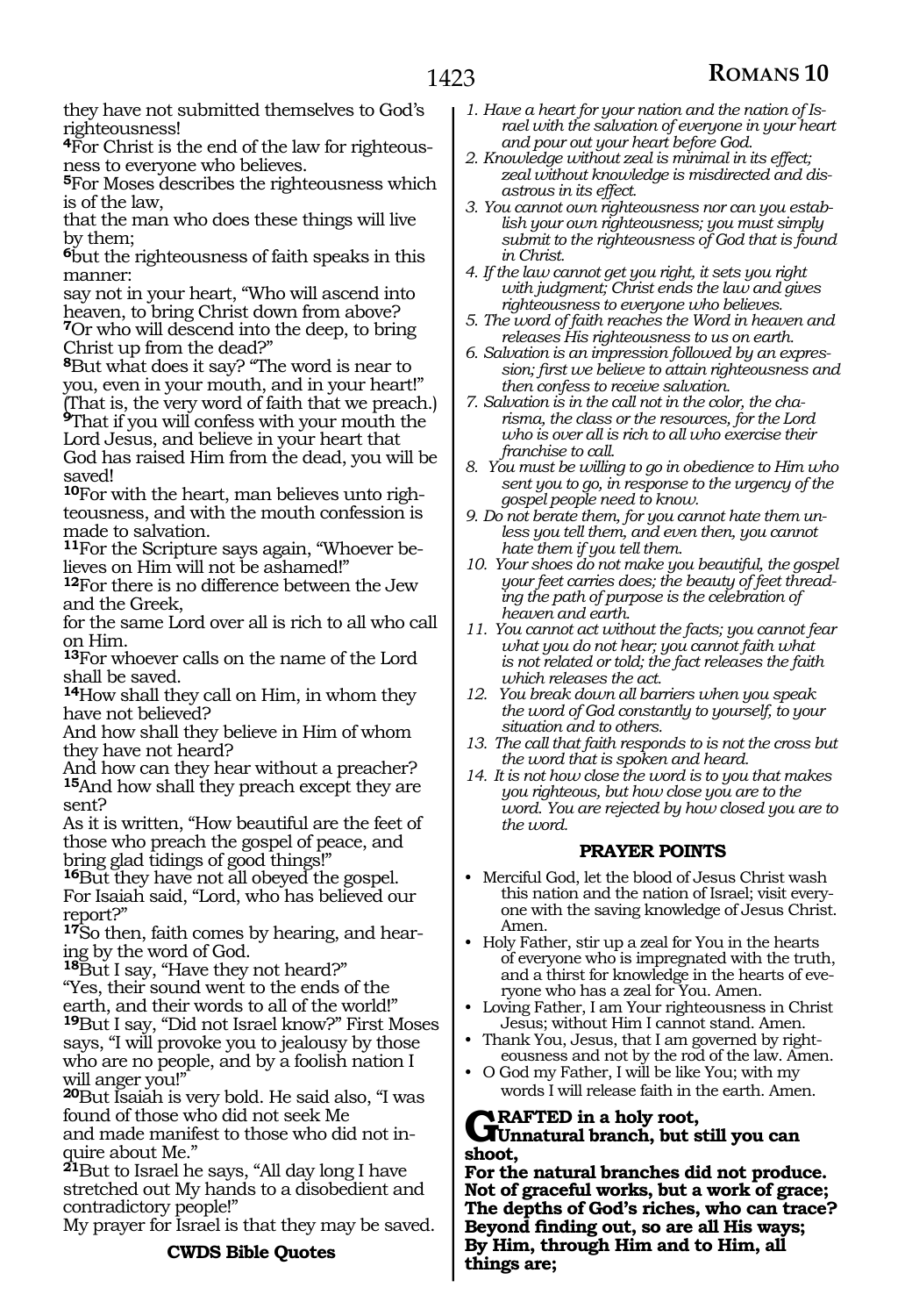### **His gifts and calling, He does not recant!**

ROMANS 11

**<sup>1</sup>**I say then, has God cast His people away from Him?

God forbid, for I am also of Israel,

of the seed of Abraham, of the tribe of Benjamin.

**<sup>2</sup>**God has not cast away His people whom He foreknew.

Do you not know what the Scripture says of Elijah, how he made intercession

to God against Israel, saying,

**<sup>3</sup>**"Lord they have killed the prophets, and Your altars they have torn down and I am left alone; and they seek my life also."?

**<sup>4</sup>**But what did God say in answer to him? "I have reserved to Me seven thousand men who have not bowed their knee to the image of Baal."

**5**Even so there is a remnant this day, according to the election of grace.

**<sup>6</sup>**If by grace it is no more works, otherwise grace is no more grace.

For if it is of works, then it is of grace no more, otherwise work is no more work.

**<sup>7</sup>**What then? Israel has not obtained what it seeks for,

but these the elect have obtained, and the rest were blinded.

**<sup>8</sup>**As it is written, "God has given the spirit of slumber to them,

eyes that they should not see and ears that they do not hear."

It is so even to this day.

**<sup>9</sup>**As David said, "Let their table be made a trap, a stumbling block and a snare, and a recompense to them.

**<sup>10</sup>**"Let their eyes be darkened that they may not see, and bow down their backs always." **<sup>11</sup>**I say then, have they stumbled that they should fall? God forbid!

But rather, that through their fall salvation is come to the Gentiles to provoke them to jealousy in the Lord.

**<sup>12</sup>**Now if their fall is riches to the world and their diminishing, riches to the Gentiles, how much more, then, shall their fullness be? **<sup>13</sup>**For to the Gentiles I speak this, inasmuch then as I am an apostle to the Gentiles; I mag-

**14** that if by any means I may provoke them to emulate those who are my flesh, that I might save some.

**<sup>15</sup>**For if by the casting away of them the world is reconciled, what shall the receiving of them be; life from the dead certainly?

**<sup>16</sup>**For if the firstfruit is holy, the lump is also holy, and if the root is holy, so are the branches.

**<sup>17</sup>**And if some of the branches were broken off and you, being a wild olive tree, were grafted in among them,

you did partake with them of the root, and of

the fatness of the olive tree,

**<sup>18</sup>**do not boast against the branches, for you do not bear the root, but the root bears you! **19**You will say then, "The branches were broken off that I might be grafted in."

**<sup>20</sup>**Well, they were broken off because of their unbelief and you stand by faith.

**<sup>21</sup>**If God did not spare the natural branches, be not high-minded but fear lest He also do not spare you.

**<sup>22</sup>**Behold therefore the goodness of God and His severity also;

on those who fell, His severity, but His good- ness towards you,

that is, only if you continue in His goodness; otherwise you shall be cut off also.

**<sup>23</sup>**And they, if they do not remain in unbelief, shall be grafted in again.

For God is able to graft them in again.

**<sup>24</sup>**For if you were cut out of the olive tree that by nature is wild,

and were grafted contrary to nature into a good olive tree,

how much more shall these which are natural branches be grafted into their own olive tree? **<sup>25</sup>**It is not my desire, brethren, that you

should be ignorant of this mystery, lest you should be wise in your own conceit,

that blindness in part has happened to Israel until the fullness of the Gentiles is come. **<sup>26</sup>**And so all Israel shall be saved.

As it is written, "There shall come out of Zion the Deliverer who shall turn away ungodliness from Jacob.

**<sup>27</sup>**"For this is My covenant to them when I shall take away their sins!"

**<sup>28</sup>**Concerning the gospel, they are enemies for your sakes.

But as touching the election, they are beloved for the sake of the fathers.

**<sup>29</sup>**For the gifts and calling of God are without repentance.

**<sup>30</sup>**For as in the past you did not believe God, yet you have now obtained mercy through their unbelief,

**<sup>31</sup>**so now they have not believed, that through your mercy, they may also obtain mercy.

**<sup>32</sup>**For God has committed them all to unbelief that His mercy might be upon them all.

**33**O the depth of the riches, both of the wisdom and knowledge of God!

How unsearchable are His judgments and His

34For who has known the mind of the Lord? Or who has been His counselor?

**<sup>35</sup>**Or who has first given to Him and it shall be repaid to Him again?

**<sup>36</sup>**For by Him, through Him and to Him are all things,

to whom be glory forever! Amen.

#### **CWDS Bible Quotes**

*1. Grace may switch directions but it never switches course; it may go around a people but will never*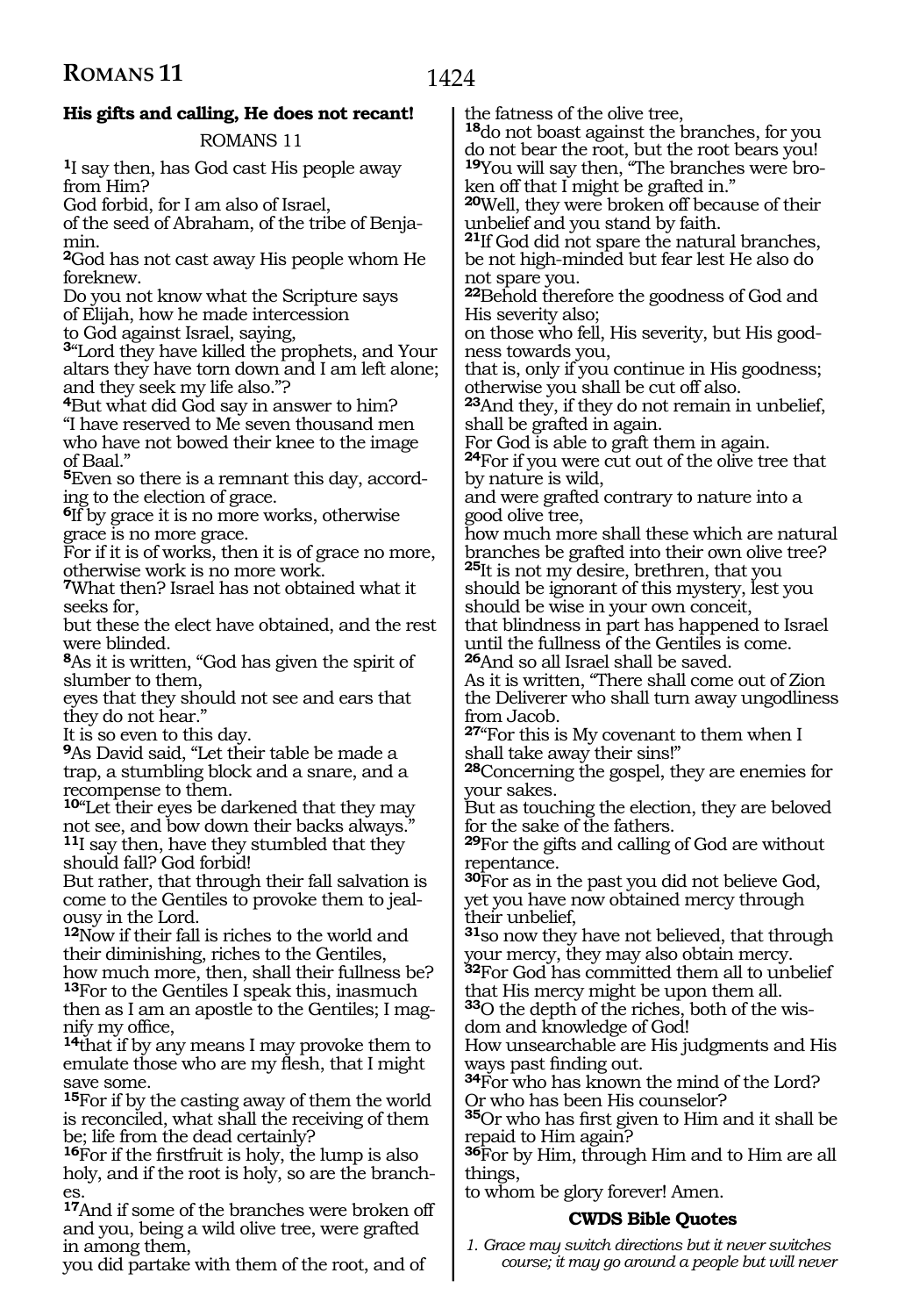1425

*allow a people or the law to get around it; it includes everyone who gets with it.*

- *2. A selection by law is exclusive, an election by grace is inclusive, but it excludes those who seek qualification solely by their exclusivity.*
- *3. If you work for what is freely given then it is no longer a gift, or the gift invalidates your work; grace cannot cohabit with works, it contradicts work.*
- *4. Your hard work to obtain may invalidate your rights to claim; it is better to work to understand and to enter into the free gift granted by the work of the cross.*
- *5. You are blinded by your own unwillingness to see; you are excluded by your refusal to accept.*
- *6. Your provocation to jealously enter into the move of God is revoked by pride which causes you to hold on to the rules and to the move of old.*
- *7. If you exclude the move of God from your acceptance, God will exclude you from His move which may be evident and abundant all around you. Open up to God and enter into what He is doing.*
- *8. God created the heavens and the earth not just a people; His heart is for His world.*
- *9. God will work with you, through you or around you; He prefers to work with you and through you but if necessary He will work around you and away from you.*
- *10. The branches may be broken off but there is a holy root ready to spring at the word and the wind of God.*
- *11. Never get complacent with grace, it is given but must be maintained; never feel exclusive with grace; access to you means access to everyone who will accept through faith.*
- *12. Israel may be excluded from grace by choice, but is gracefully included by covenant.*
- *13. The natural seed of Abraham may not believe but they are beloved by believers who by faith have inherited the promises of Abraham.*
- *14. People may move away from their gifts and call but the gifts and call never moves; it is always there waiting to be acknowledged and awakened.*
- *15. The mercy shown to you by God is a seed of mercy planted in you to be trees of mercy bearing fruit for the entire world.*
- *16. God's ways, His judgments, His wisdom and His knowledge are unsearchable, unfathomable, indisputable and exclusively working His amazing purpose.*
- *17. It is all about God and for His glory; He has originated it and is orchestrating it so that He will obtain all the glory in it, by it and from it.*

#### **PRAYER POINTS**

- Most High God, I am hopelessly in love with You; thank You for Your grace. Amen.
- God of Abraham, I pray for the salvation of Israel; may the grace of God break through the barriers of their heart, in the name of Jesus.
- I celebrate You loving Father; I drink from Your fountain of grace. Amen.
- Jesus I accept Your work on the cross and Your free gift of grace; I enter into Your work and accept Your rest. Amen.
- King of Glory, anoint my ears to hear, my eyes to see, and my lips to speak constantly of Your wondrous works. Amen.

**A living sacrifice I shall be; My mind conformed; I am no longer** 

**what I used to be.**

**For all men have received the measure of faith.**

**Sow it like a mustard seed.**

**Rule with diligence, loving each other more,**

**Fervent in spirit, adamant in prayer! Distributing to everyone in need; weeping with those who weep.**

**Living with all men in peace; feeding your enemies!**

**Overcoming evil with good, a living sacrifice to be,**

**Saying, "My mind is conformed, I am no longer what I used to be!"**

#### ROMANS 12

**1**I beseech you therefore, brethren, by the mercies of God,

that you present your bodies a living sacrifice, holy and acceptable to God which is your reasonable service.

**2**Never conform to this world, but by renewing your mind, be transformed, that you may prove what is the good, acceptable and perfect will of God.

**<sup>3</sup>**For I say through the grace that is given to me, to everyone among you, not to think of yourself more highly than you ought to think; but think in soberness, as God has dealt to every man the measure of faith.

**<sup>4</sup>**For even as we have many members in one body, and all do not have the same office; **<sup>5</sup>**so we being many in this life are all one body in Christ.

**<sup>6</sup>**Although our gifts are different, let us use them according to the grace given to us. Whether prophecy, let us prophesy in proportion to our faith,

**<sup>7</sup>**or ministry, let us wait on ministering; or he who teaches, let him wait on his teaching.

**<sup>8</sup>**Let him who exhorts, wait on his exhortation; he who gives, give in simplicity; he who rules, rule with diligence and he who shows mercy, do so with cheerfulness.

**<sup>9</sup>**Let love be without dissimulation.

Abhor everything that is evil; cling to that which is good.

**10**Have kind affection one for another in brotherly love always, in honor, giving preference each to the other.

**<sup>11</sup>**Do not be lazy and hesitant in business, but fervent in spirit, serving the Lord;

**<sup>12</sup>**rejoicing in hope, patient in tribulation; continue incessantly in prayer,

**<sup>13</sup>**distributing to the needs of the saints, given to hospitality.

**<sup>14</sup>**Bless those who persecute you; bless, and do not curse.

**<sup>15</sup>**Rejoice with those who rejoice; weep with those who weep.

**<sup>16</sup>**Be of the same mind towards each other. Do not set your mind on high fantasies, but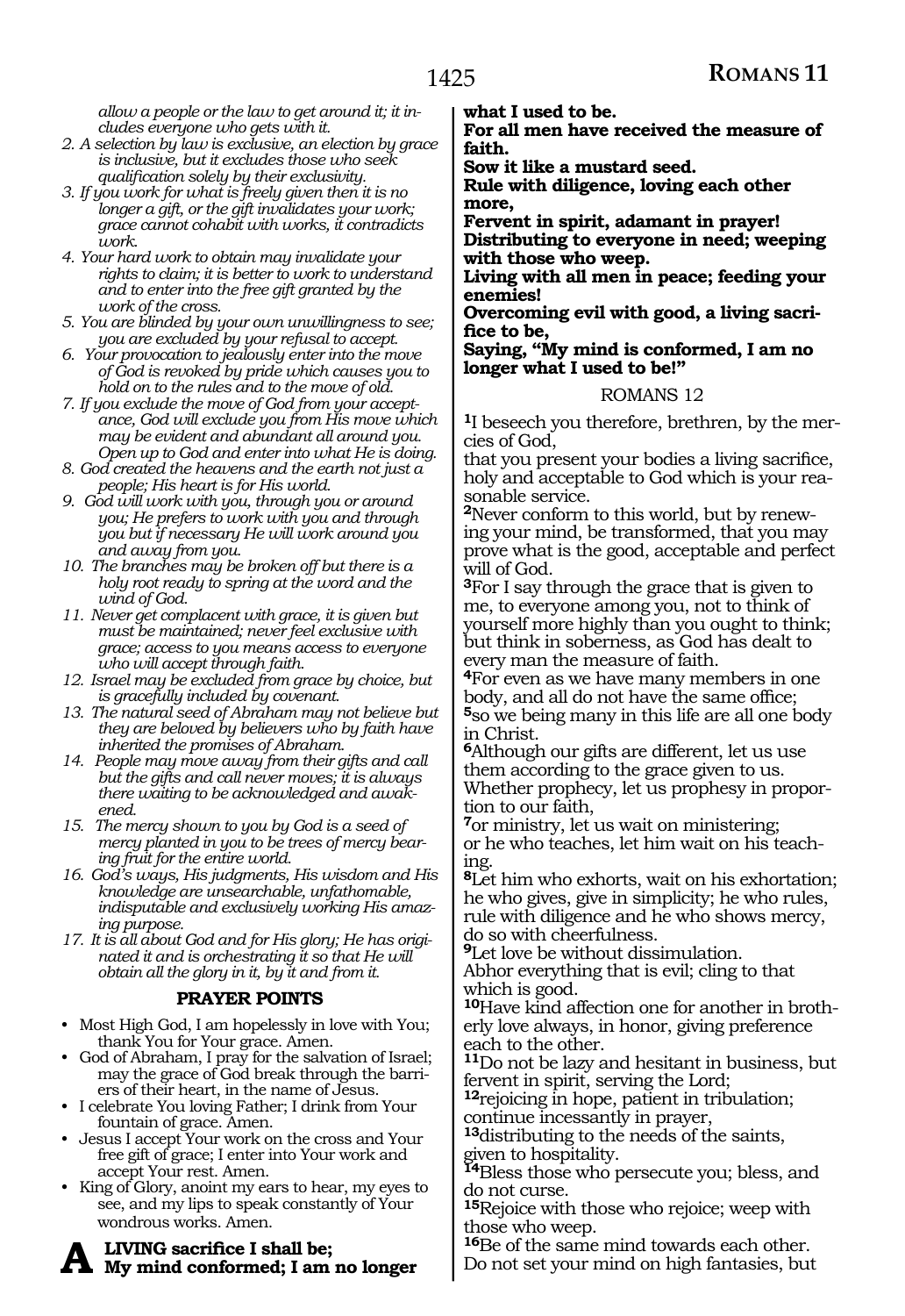associate with the humble.

Do not be wise in your own conceited opinion. **<sup>17</sup>**Do not repay evil for evil to any man. Provide things honest in the sight of all men. **<sup>18</sup>**And as much as it is possible, and as much as the ability is in you, live peaceably with all men.

**<sup>19</sup>**Dearly beloved, do not avenge yourselves but rather give place to God's wrath. For it is written, "Vengeance is Mine; I will repay!" says the Lord. **<sup>20</sup>**Therefore if your enemy hungers, feed him;

if he is thirsty, give him drink.

For in so doing, *though on this you do not think, y*ou will heap coals of fire on his head. **<sup>21</sup>**Never let evil overcome you, but overcome evil by doing good.

#### **CWDS Bible Quotes**

- *1. Die to self and live to God; burn for others.*
- *2. Sacrifice for the living by the living of themselves are living sacrifices; a sacrifice dead to the flesh and alive to the Spirit is a holy sacrifice; a sacrifice burning for others working their righteousness is service.*
- *3. Conformation to the world is your condemnation with the world; transformation is your condemnation of the world and your conditioning for the work, the will and the ways of God.*
- *4. The will of God cannot be presumed it must be proven; it may be satisfactory to know the good, acceptable, permissive will of God, but it is best and more satisfying to know the perfect will of God.*
- *5. We treasure everyone in the faith because we have all been measured faith.*
- *6. The differences we have which unite us are our gifts; we need each other.*
- *7. The body is perfected by its commonality, Christ, but functional by its differences; without differences we are limited to our own gifts and abilities; without differences our world and churches are without culture, blend, character or charisma.*
- *8. Liberality in giving is the only legitimacy for giving, everything else is a pretense at giving; giving comes from the heart.*
- *9. Diligence distinguishes leadership and defines success. Diligence is delivered daily by deliberation and devoted action.*
- *10. Pretense and hypocrisy cannot fit inside love; proactively keep pretense out of your love relationships.*
- *11. To hate evil is to love good; to love evil is to hate good; good and evil are mutually exclusive.*
- *12. The kind of love that is always effective is love that is kind and full of affection, it prefers others above itself as a means of honor and not obligation.*
- *13. Passion maintained by consistent prayer and pressing in the word produces fervency in spirit.*
- *14. Rejoice when you can and when you have no cause to, be patient.*
- *15. Steady continuous praying makes you a steadfast prayer; incessant prayer gives you instant attention in heaven.*
- *16. Your mindset determines your skill-set and how your resources are settled; be positioned to meet needs and you will be prosperous.*
- *17. Bitterness is the greatest persecution; it affects*

*the heart, the mind, the wellbeing and it is selfinflicted; have your mind set to bless when you are persecuted and you defeat bitterness.*

- *18. The body is not isolated, it has many members, but one mind and one central membrane that shares pains, joy and emotions.*
- *19. Your height is determined by how low you walk; if your foundation is built on humility and you disassociate from the humble you dislocate your foundation.*
- *20. If possible peace, where possible peace; impossible peace only occurs outside of Christ.*
- *21. Never take what is God's and deny Him to satisfy the cry of your own lust and emotions; vengeance belongs to Him.*
- *22. Evil will overcome and overpower you if you refuse to engage your overcoming ability(doing good) to overcome evil.*
- *23. Your hungry thirsty enemy loses their power and resistance in the absence of conceit and in the presence of your good.*
- *24. You do not need to fire evil at your enemy to heap fire on them. Fire love and good in the face of hostility; your enemies can withstand hostility but they cannot withstand good for they cannot understand good.*

#### **PRAYER POINTS**

- Righteous God, let my flesh be crucified with Your Son; I live for You. Amen.
- My Father my God, I place myself on the altar as a living sacrifice; I mortify flesh and cleanse myself daily with the blood. Let my life be on fire for You. Amen.
- I declare that I have no portion in this world; my heart is fixed on glory. Amen.
- Most High God, help me to know and to do Your perfect will at all times. Amen.
- Spirit of the living God, multiply the faith of believers; let the treasure of their gift of faith be the measure of their lives. Amen.

**I**F you knew what time it is<br>you would awake out of yo **you would awake out of your sleep. For now is your salvation nearer than when you first believed. Be subject to your leaders; Good and bad, they are all God's ministers. Pay tribute to them as unto God. Provide to love, to look above. Make no provision for the flesh, For love fulfills all the law. Awake now and know what time it is!**

#### ROMANS 13

**<sup>1</sup>**Let every person be subject to the higher powers, for no power exists that is not upheld by God;

every authority that exists is appointed by God.

**<sup>2</sup>**Whoever therefore resists the power resists the ordinances of God, and shall bring judgment on themselves.

**<sup>3</sup>**Rulers are no terror to good but to evil works. Will you then not have reverential fear of authorities?

Do what is good and you will have praise of the same,

**<sup>4</sup>**for he is the minister of God to you for good.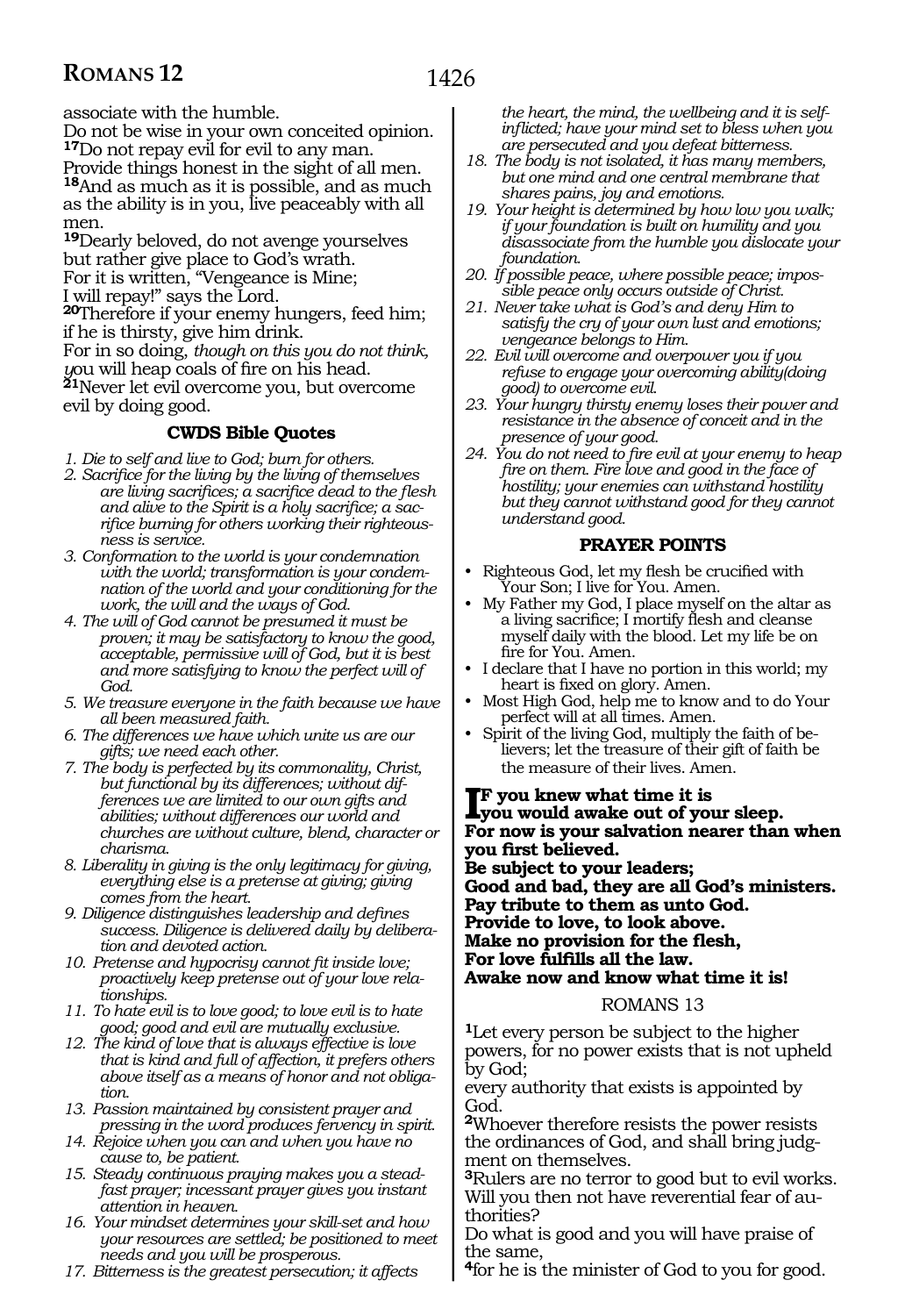But if you do evil, be afraid, for he bears not the sword in vain.

For he is the minister of God, an avenger to execute wrath for offense, on him who does evil deeds.

**<sup>5</sup>**Therefore be in subjection, not only for wrath and pain, but also for conscience sake.

**<sup>6</sup>**And for this cause you should pay taxes also to them,

for they are God's ministers who continually attend to this very thing.

**<sup>7</sup>**Give therefore to all their dues: taxes to whom taxes is due, custom to whom custom is due, fear to whom fear is due and honor to whom honor is due.

**<sup>8</sup>**Owe nothing to any man, but to love each other,

for he who loves another has fulfilled all the law of God.

**<sup>9</sup>**For this, "You shall not commit adultery! You shall not kill; you shall not steal! You shall not bear false witness; you shall not

covet!" And if there is any other commandment,

it is comprehended in this brief saying, 'You shall love your neighbor as yourself!' **<sup>10</sup>**Against one's neighbor, love works no evil,

<sup>11</sup>And knowing the time, that now is the high time to awake out of your sleep,

for now is our salvation nearer than when we first believed.

**<sup>12</sup>**The night is far spent, the day is at hand; let us therefore cast off the works of darkness and put on the armor of light!

**<sup>13</sup>**Let us walk honestly as if in the day, not in rioting and drunkenness, nor in chambering and wantonness; not in envying and strife. **<sup>14</sup>**But put on the Lord Jesus Christ, and make

no provision for the flesh to fulfill the lust thereof.

#### **CWDS Bible Quotes**

- *1. Authority may appear offensive or oppressive but it is ordained; you cannot oppose authority and not offend the ordination of God.*
- *2. Know authority, for there is no authority outside of God.*
- *3. Rulers reward your works whether it is good or bad. Even bad leaders are God's leaders; the real mystery of authority is it is their ministry from the supreme authority, God.*
- *4. It is not becoming to hold on to what is belonging to others, whether honor, respect, taxes, or tithe; it is aggravating and incriminating to hold down what is due to others.*
- *5. Free your conscience; you know it is not yours, where honor is due to another; give it up!*
- *6. Debt in life should never occur or be replayed; the debt of love is always recurrent but can never be repaid.*
- *7. The law fills the void the absence of love creates.*
- *8. You know there is no love when hostility is used to show love; love does no harm nor is hostile.*
- *9. You have wasted all the time all this time, but now is the right time; a redemptive moment. Procrastination and presumption is a state of comatose*

*that makes you ignore the present urgency.*

- *10. Your perception of the times is a deception of the mind that makes you put salvation behind because you think you have time, but your salvation is much nearer now than you perceive.*
- *11. Prepare for where you are going; provide what is relevant there; live like you expect to live when you get there.*
- *12. The flesh has no strength in the now and no*   $\overline{\phantom{a}}$  *sion for the flesh; the destination determines your preparation and provision; put on the armor of light.*

#### **PRAYER POINTS**

- Holy Fire of the living God, drive rebellion from the hearts of believers; breathe wisdom into their spirits. Amen.
- Most High God, I refuse to rebel against You by resisting authority, in the name of Jesus.
- My King and my God, baptize the leaders of this nation with a heart of purity, truth and love, in the name of Jesus.
- Marvelous Lord, I want You to find me faithful, respectful and responsive to You. Amen.
- I live to honor You Father, and by the Spirit of the living God, I will give honor where it is due. Amen.

#### **Righter III ST EQUISNESS, peace and joy in the Holy Spirit:**

**That is the kingdom of God, not meat. Will you pursue righteousness,**

**And follow the things that make for peace? Well, so he eats herbs and you eat all things;**

**He esteems a special day, and you esteem all days alike.**

**Are you fully persuaded in your own mind? For this is what matters in the end; that what you do, you do it all to the Lord. For your goal is righteousness, yes, right- eousness, peace and joy!**

#### ROMANS 14

**<sup>1</sup>**He who is weak in the faith receive, but do not dispute with him about your doubts. **<sup>2</sup>**For one believes that he can eat all things, another eats herbs, because he is weak. **<sup>3</sup>**Do not let him who eats despise him who does not eat and do not let him who does not eat judge the man who eats, for God has re- ceived him.

**<sup>4</sup>**Who are you who judges another man's serv- ant?

To his master, he stands or falls. He will be upheld by God, for God is able to make him stand.

**<sup>5</sup>**One esteems one day in priority to another, while another may esteem every day with equal relevance.

**<sup>6</sup>**He who regards the day, regards it to the Lord;

he who does not regard the day, gives it no regard also unto the Lord.

He who eats, eats to the Lord, for he gives thanks to God.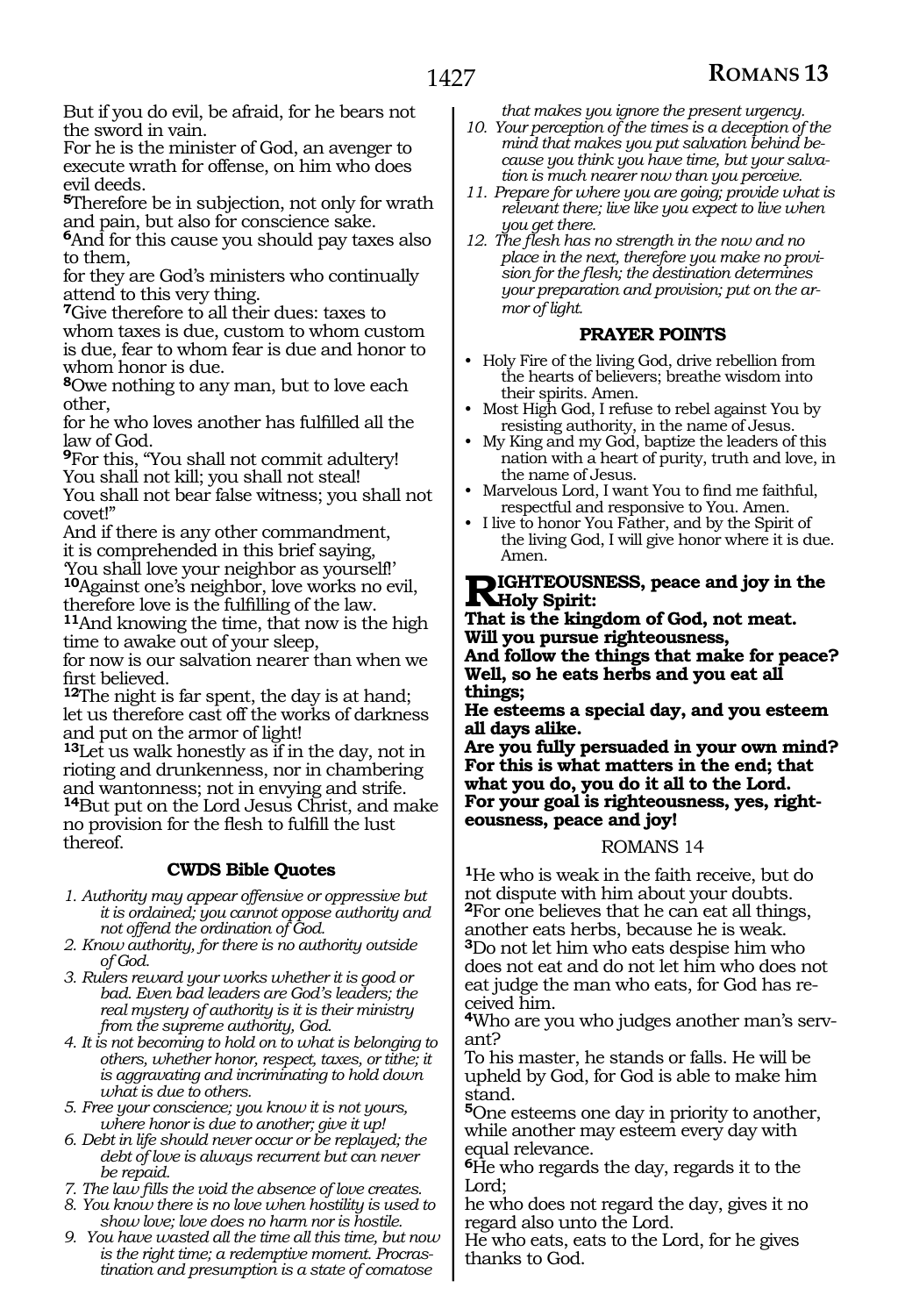He who does not eat, to the Lord he does not eat and gives thanks to the Lord likewise.

**<sup>7</sup>**For none of us live to ourselves, and no man dies to himself.

**<sup>8</sup>**For if we live, we live to the Lord, and if we die, we die to the Lord.

Whether we live or die therefore, we are the Lord's.

**<sup>9</sup>**For this reason Christ both died and rose and revived that he might be Lord also of the dead and of the living.

**<sup>10</sup>**Why do you judge your brothers?

And why do you show such disregard for your brother?

For we shall all stand before the judgment seat of Christ.

**<sup>11</sup>**For it is written, "As I live says the Lord God, every knee shall bow, and every tongue shall confess to God."

**<sup>12</sup>**So that everyone of us, shall give account to God for himself.

**<sup>13</sup>**Let us not judge each other, but judge this instead, that no man put a stumbling block or occasion to fall in his brother's way.

**<sup>14</sup>**I know and am persuaded by Jesus that there is nothing unclean of itself; but to him who esteems anything to be unclean, to him it is unclean.

**<sup>15</sup>**But if your brother is grieved with your meat, you do not walk in love.

Do not destroy him with your meat for whom Christ the Lord died.

**<sup>16</sup>**Do not allow your good to be evil spoken of. **<sup>17</sup>**For the kingdom of God is not meat, nor drink, but it is righteousness, peace and joy in the Holy Ghost.

**18**For he who serves Christ in these, it is acceptable to God and approved of men.

**<sup>19</sup>**Let us therefore follow after the things that cause peace, and things with which we may edify each other;

**<sup>20</sup>**for the work of God is not destroyed by meat.

All things are pure if there is no offense. For to him who eats with offence, it is evil to him at that time.

**<sup>21</sup>**It is good to neither eat flesh nor drink wine, nor anything that causes your brother to stumble, or offends him, or makes him weak. **<sup>22</sup>**Do you possess faith? Have it to yourself before God.

Happy is he who does not condemn himself in the thing that he allows.

**23**And he who eats doubting is damned because he does not eat in faith.

For whatever is not of faith is sin!

*You violate yourself by doing what you do not believe in!*

#### **CWDS Bible Quotes**

- *1. Those who are strong in the law but weak in the faith are dogmatic, they cannot be disputed with; show them your love and not your arguments.*
- *2. Your weakness in God and in the faith is obvious*

*by the reliance you place on rituals; God will make you stand.*

- *3. The fact that you worship is more important than the day you worship; the Lord consecrates the day, but He does not regulate the way you worship.*
- *4. It is not the food that you receive that makes you righteous, but that you are received and that by faith you have accepted the righteousness of God.*
- *5. It is not the day you worship that matters, but the way you worship; it is not the mouth that eats but the heart it feeds from; it is not the ritual that matters but the relationship.*
- *6. If your conscience is clear then you have absolutely nothing to fear; if your conscience conflicts with your worship and contradicts it, your worship is contaminated.*
- *7. We must die to ourselves for if we did not die for ourselves, we cannot live to ourselves; let us live the way we choose to die because we will die the way we choose to live.*
- *8. Christ died and rose so there is no confusion; death is no conclusion, we live our life for the continuation.*
- *9. Life is too dynamic for us to be divided; Jesus is too terrific to use Him as a means of terrifying.*
- *10. Before you judge on God's behalf ensure you absolutely know His heart.*
- *11. It does not matter how high you are; every knee must bow.*
- *12. You stay down when you create a stumbling block for others in the place you yourself have fallen; you rise by clearing the path for others on the road of love and reconciliation.*
- *13. Your willingness to offend God is of greater offense than the actual offense that you perpetrate; you are guilty of wrong and gross presumption if you do what you are convinced is wrong and a violation of God.*
- *14. Your conscience can only be free if you free the conscience of others and you are free of offense to others by walking in love.*
- *15. Our pursuits are not just for our satisfaction but for the edification of others.*
- *16. We offend if we create an offense or if by our freedom we become offensive.*
- *17. You wrong your right if you use the fact that you are right to wrong others or create an offense.*
- *18. Never let what you do override who you are; never let your privileges override your principles.*
- *19. The kingdom is righteousness peace and joy, not ritual; you exercise restraint to obtain and maintain righteousness, to stay righteous and to live in peace.*

#### **PRAYER POINTS**

- By the power in the blood of Jesus, I rebuke every argumentative spirit from the church of Jesus Christ; let love prevail, in the name of Jesus.
- By the Spirit of the living God, we call the church to righteousness above rituals; let the pursuit of righteousness be our only ritual. Amen.
- I will worship You with my whole heart, Father; I free my spirit to worship You. Amen.
- My Father my God, I stand complete in You and my soul knows it. Amen.
- Awesome and amazing God, I live to worship You; my lifestyle will be consistent with my words to You so You will have truth, in the name of Jesus.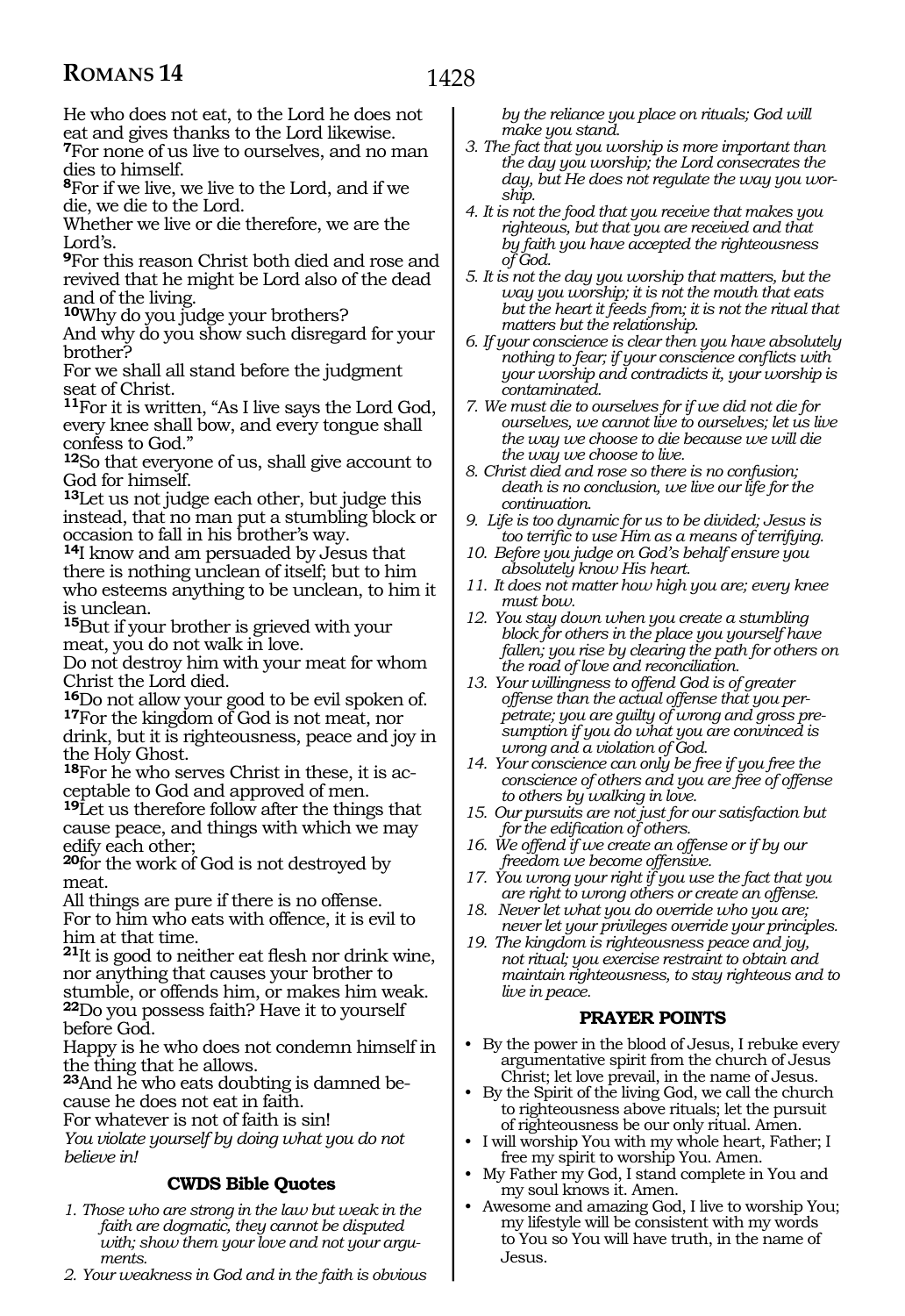**FORGING new pathways, treading fresh**<br> **ground,** 

**all in the name of Jesus our Lord.**

**Not pleasing myself, as day to day go by, For the reproaches of the reproached were all borne by Christ.**

**Forging new pathways, treading fresh ground.**

**Teaching the things that in me have been done.**

#### ROMANS 15

**<sup>1</sup>**We then who are strong ought to bear the infirmities of the weak, rather than please our own selves.

**<sup>2</sup>**Let each of us please his neighbors for their good, so they will be edified.

**<sup>3</sup>**For even Christ did not please His own self, but as it is written, "The reproaches of those who reproached you fell upon Me!"

**<sup>4</sup>**All things were written in the past for us to learn from them;

that we through patience and comfort of the Scriptures might have hope.

**<sup>5</sup>**Now the God of patience and consolation grant that one towards another, you may be of like mind according to Jesus Christ;

**<sup>6</sup>**and that you may also glorify God with one mind

and with one mouth glorify God the Father of Jesus Christ our Lord.

**<sup>7</sup>**Therefore receive one another, as Christ has received us, unto the glory of God.

**<sup>8</sup>**Now I say that Jesus Christ was a minister of the circumcision for the truth of God, to confirm the promises which to the fathers were made.

**<sup>9</sup>**And that the Gentiles might glorify God for His mercy, as is written, "For this cause I will confess You among the Gentiles and sing unto Your name."

**<sup>10</sup>**And again He says, "Rejoice, you Gentiles, with His people.

**<sup>11</sup>**Praise the Lord all you Gentiles and laud Him all you people."

**<sup>12</sup>**And again Isaiah says, "There shall be a root of Jesse,

and He shall rise to reign over the Gentiles; and the Gentiles shall trust in Him."

**<sup>13</sup>**Now the God of hope fill you with all joy and peace in believing,

that you may abound in hope through the

power of the Holy Spirit. **<sup>14</sup>**And I myself, my brethren, am also persuaded that you are full of goodness and of all knowledge, with the ability to admonish one another;

**<sup>15</sup>**nevertheless, I have written more boldly to you in some areas;

reminding you, because of the grace given to me of God,

**<sup>16</sup>**that I should be the minister of Jesus Christ to the Gentiles,

ministering the gospel of God so that the of-

fering up of the Gentiles might be acceptable;<br>being sanctified of the Holy Ghost.

<sup>17</sup>I have reason to glory, therefore, through Jesus Christ, in those things pertaining to God. **<sup>18</sup>**For I will not dare to speak of any of those things Christ has not done through me,

to make the Gentiles obedient, by word and deed,

**<sup>19</sup>**through mighty signs and wonders by the power of the Spirit of God.

So that from Jerusalem, and unto Illyricum all around,

I have fully preached the gospel of Christ with my mouth.

**<sup>20</sup>**So have I strived to preach the gospel of Christ,

not where Christ was named, lest I should build on another man's foundation.

**<sup>21</sup>**As it is written in the word, "To whom He was not spoken of, they shall see;

those who have not heard shall understand in truth!"

**<sup>22</sup>**For this reason I have been greatly hindered from coming to you.

**<sup>23</sup>**But now that I no longer have a place in these parts,

and because I have had a great desire to come to you for these many years,

**<sup>24</sup>**I will come to you when I travel to Spain. For I trust to see you in my journey, and to be brought forward on my way by you, if I may enjoy and be filled with your fellowship first. **<sup>25</sup>**But now I go to Jerusalem, to minister to the

saints there.

**<sup>26</sup>**For it has pleased those of Macedonia and Achaia to make a contribution to the poor saints that are at Jerusalem.

**27**It has pleased them, and they are their debtors in this.

For if the Gentiles have been made partakers of their spiritual things,

it is their duty to minister to them in the carnal things also.

**<sup>28</sup>**When I have performed this, and have sealed to them this fruit,

I will go to Spain, visiting you on the way. **<sup>29</sup>**And I am sure that when I come to you, I will come in the fullness of the blessing of the gospel of Christ.

**<sup>30</sup>**Now I beseech you, brethren, even for the sake of our Lord Jesus Christ, and for the love of the Spirit,

that you strive together with me, in your prayers to God for me;

**<sup>31</sup>**that I may be delivered from those in Judea who do not believe.

That the service I have for Jerusalem may be accepted of the saints.

**<sup>32</sup>**That by the will of God, I may come to you with joy again and may, with you, be refreshed in the Lord.

**<sup>33</sup>**Now may the God of peace be with you all! Amen.

#### **CWDS Bible Quotes**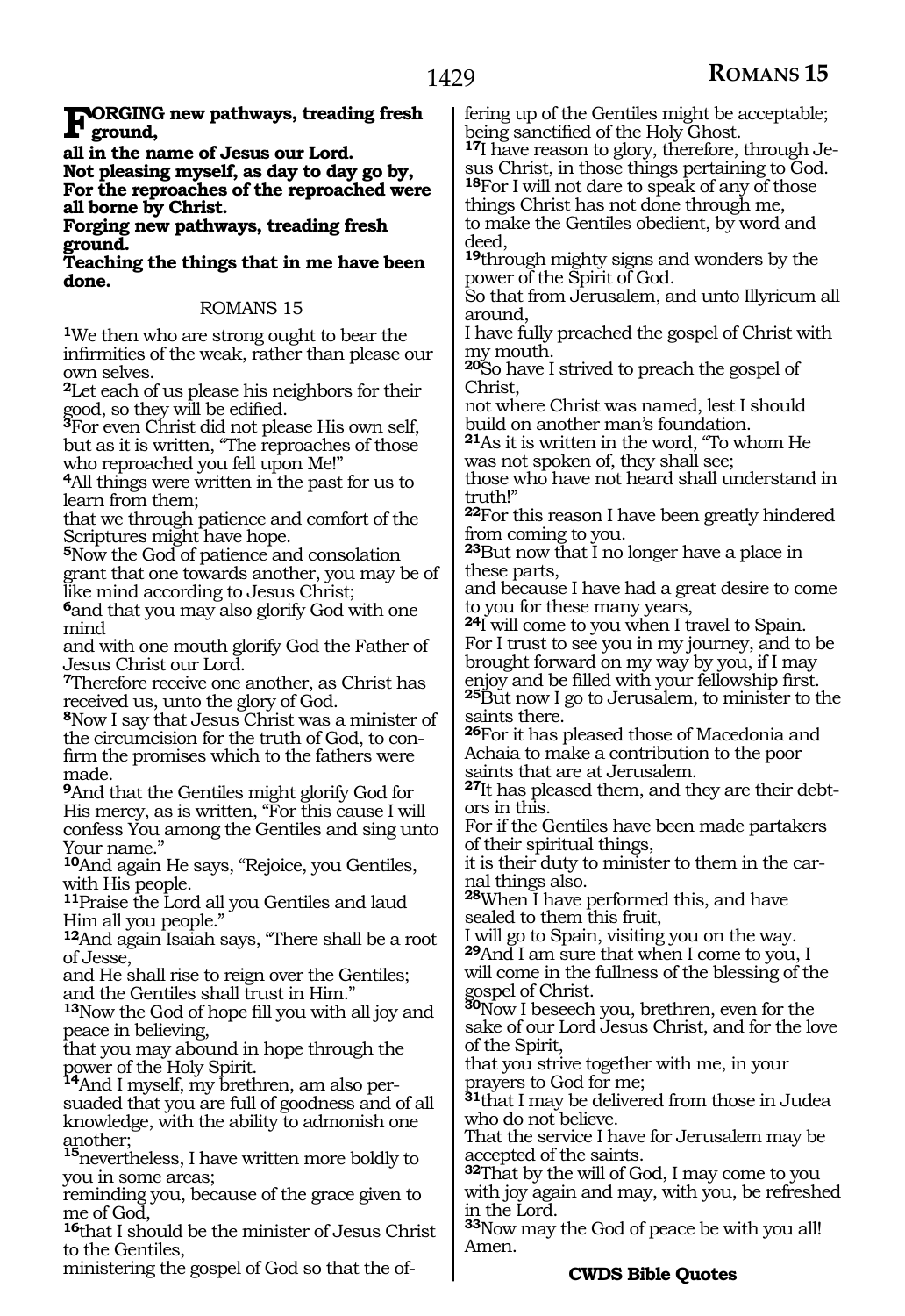### 1430

**belly.**

### **ROMANS 15**

- *1. Your greatest strength will become your major weakness if you refuse to use it to bear the burdens of the weak.*
- *2. The greatest and most edifying of all pleasures is the joy of pleasing and edifying others.*
- *3. God places the good of others in us, not for us, but for our own good and to reflect His goodness.*
- *4. You may glorify God with one voice, but it takes the unselfishness of Christ to each other to glorify God with one heart and one mind.*
- *5. To have a Christlike mind and a mind like Christ for each other is a gift from God and should be the prayer of the saints.*
- *6. Your ministry to the world and to the nation may not be readily accepted but it is ratified by the word; it may not be popular but it populates glory.*
- *7. If you identify where God is working and you work, your ministry will be identified by His works; if you identify what God is saying and you speak, you will be known for the authority of your word.*
- *8. Be a trailblazer and others will find their flames and blaze in your trail; no one really copies a photocopy or repeats a counterfeit.*
- *9. There are so many unreached virgin territories; it is tragic and divisive to fight for territories already taken.*
- *10. To be a blessing to the body should be a privilege, a pleasure and a blessing to you, not a burden.*
- *11. There is nothing like appreciation and recognition through communication and contribution.*
- *12. Connect with the altar you feed from and with the source of your spiritual food through committed giving.*
- *13. Fight spiritual battles with your leaders to free them to fight for you; pray constantly with them and for them.*
- *14. The greater the blessing, the greater the burden; the greater the success, the greater the contest; the greater the potential and positioning, the greater the opposition; the greater the glory the greater the enemy.*

#### **PRAYER POINTS**

- Thank You Father for all the strengths You have invested in me; I am a repository for others. Amen.
- Holy Spirit, use my life to bless and edify someone today, in the name of Jesus.
- My Father, my God, baptize me with love for others and the ability to show Your goodness and compassion. Amen.
- Spirit of the living God, bind the hearts and minds of believers together in selfless unity, in the name of Jesus.
- Lord Jesus, give me a mind and a heart like Yours; let me swim in love and compassion for people. Amen.

#### **NEEN** through the eyes of God's servant: **what will he tell?**

**Will you be saluted or will you be marked well?**

**Salute Prisca and Aquila, who laid down their lives!**

**Salute Epaenetus, Asia's first fruit to Christ!**

**Mark those who cause division; contrary are they.**

**They serve not the Lord but their own** 

#### **And to Him who has all power, what can I say?**

#### **To the God only wise be glory always! Amen.**

#### ROMANS 16

**<sup>1</sup>**I commend to you, Phoebe, our sister who is a servant of the church that is at Cenchrea,

**2**that you receive her in the Lord, as is becoming of saints.

And you assist her in whatever business she has need of you,

for she has helped many, and myself also. **<sup>3</sup>**Greet Prisca and Aquila, my helpers in Christ

Jesus,

**<sup>4</sup>**who have laid down their own necks for my life;

to whom, not only I give thanks, but also all the churches of the Gentiles.

**<sup>5</sup>**Likewise, greet the church that is in their house.

And salute Epaenetus, who is Asia's firstfruits to Christ.

**<sup>6</sup>**Greet Mary, who bestowed much labor upon us.

**<sup>7</sup>**Salute Andronicus and Junias, my kins- men and my fellow prisoners, who are of note among the apostles, who were also in Christ before me.

**<sup>8</sup>**Greet Ampliatus, beloved in the Lord is he. **<sup>9</sup>**Salute Urbanus, our helper in Christ, and Stachys my beloved.

**<sup>10</sup>**Salute Apelles, who is approved in Christ. Salute also those of Aristobulus' household. **<sup>11</sup>**Salute Herodion, my kinsman; greet those of Narcissus' household who are in the Lord.

**<sup>12</sup>**Salute Tryphaena and Tryphosa who labor in the Lord.

Salute Persis the beloved also, for in the Lord he labored much.

**<sup>13</sup>**Salute Rufus, the chosen in the Lord; salute his mother and also mine.

**<sup>14</sup>**Salute Asyncritus, Phlegon, Hermes and Patrobas, also Hermas and the brethren with them.

**<sup>15</sup>**Salute Philologus, Nereus and his sister. Salute Olympas and the saints with them and Julia.

**<sup>16</sup>**Salute one another with a holy kiss; the churches of Christ, salute you.

**<sup>17</sup>**Now I beseech you, brethren, mark and avoid those who cause division and offenses contrary to the doctrine you have been taught. **<sup>18</sup>**For those who are such serve not Jesus

Christ our Lord but their own bellies.

They use good words, and fair speeches, the heart of the simple to deceive!

**<sup>19</sup>**Now your obedience is known publicly to all men;

I am glad, therefore, on your behalf.

But I would have you wise to that which is good and simple concerning evil.

**<sup>20</sup>**And the God of peace shall bruise Satan under your feet shortly.